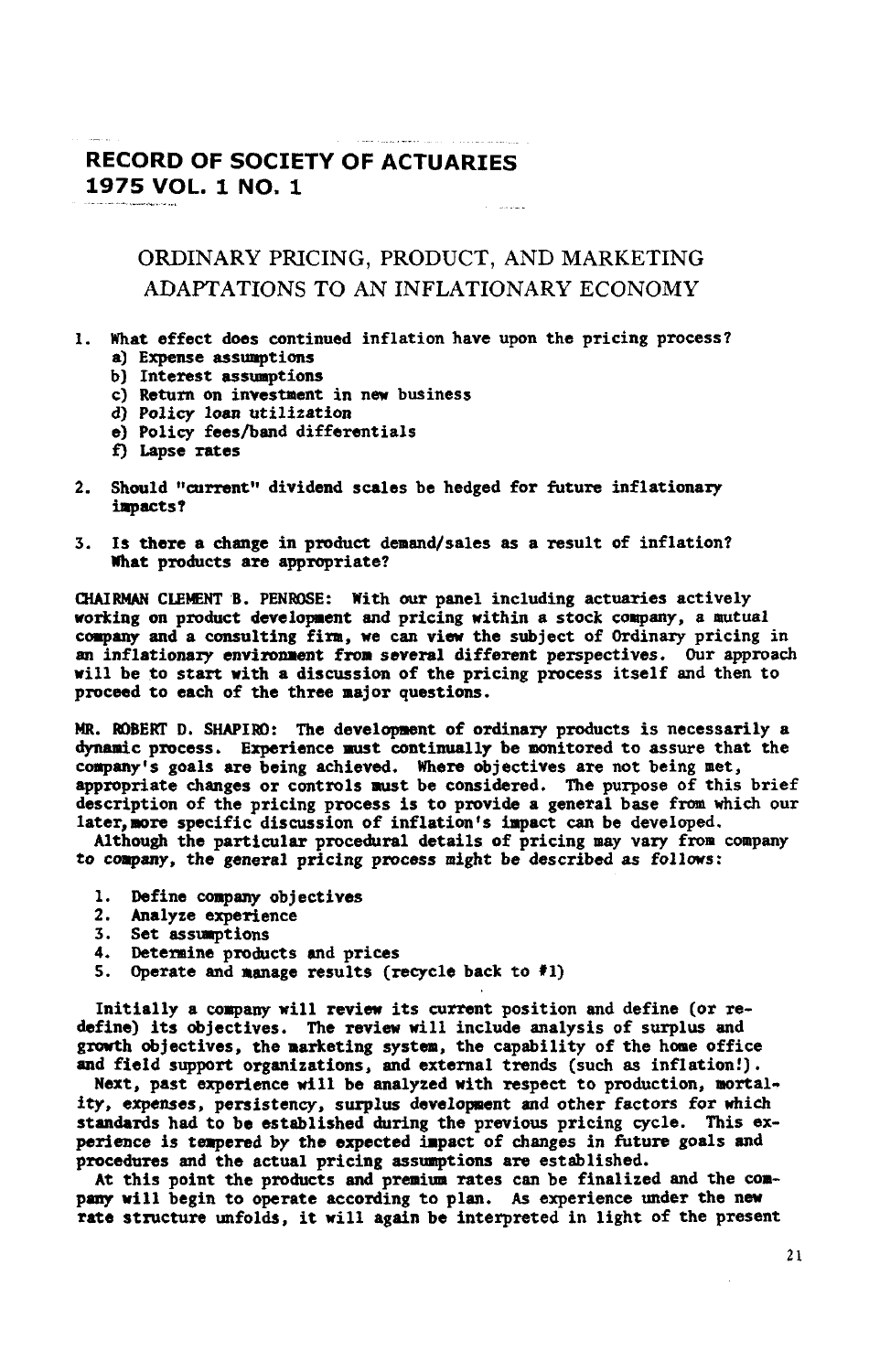**goals and standards***,* an**d** w**hen dev**i**a**ti**ons** f**r**om **the operat**i**ng** p**lan are** d**ee**m**ed** t**o** be si**gn**ifican**t**, **a**pp**ropr**i**ate** m**od**i**f**ic**a**ti**o**ns will **be** m**ade** an**d the** p**r**oc**e**ss will **re***c***ycle.**

Th**e re**m**ainder o**f **th**is **ove**rvi**e**w wi**l**l **focu**s **on t**hi**s ques**t**io**n: H**o**w mi**ght th**e anti**ci**p**at**i**on o**f **c**onti**nu**e**d** infl**at**ion **i**mp**act a** c**o**mpany as i**t re**views its corp**o**r**ate** objecti**ves***?*

**Before considering the** i*m***pac**t **o**f i**n**f**lat**i**on***,* w**e have to agree upon a** f**orecast** of **t**h**e level** and i**nc**iden**ce o**f f**uture** i**n**f**lat**i**o**n. Thi**s** is a diffi**cu**l**t t**ask **at** b**est.** Th**ere is real**ly **no eco**n**om**i**c or other** m**ode**l **that c**an b**e expected** t**o** f**orecast** t**he long-run level o**f **inflation or interest rates. But before** w**e can** deal wi**th** t**he** i**n**flati**o**n pro**b**l**e**m, w**e** mu**st arr**i**ve at c**o**rp**o**rate a**g**ree**m**e**n**t a**s **t**o **wha**t **lev**el of inflation **t**o p**r**oj**e**c**t** i**n** o**ur g**o**a**l **a**n**d pr**i**c**e **sett**in**g**.

Assumi**ng that agree**m**ent** is **reac**h**e**d, and th**at** man**age**m**en**t f**ore**s**ee**s p**ers**i**ste**nt f**u**t**ure** i**n**fl**a**ti**o**n **a**t p**er**h**a**ps **a** 5% **t**o 6% ann**ua**l r**a**t**e**, h**o**w mi**g**h**t ou**r p**re**vi**ous** objectives **be c**h**ang**e**d***?*

I. Pr**ofi**t (**Yojectives:** Th**e e**x**pec**t**at**ion **o**f **cont**i**nue**d inflation sh**ou**l**d** th**eor**e**t**ic**a**lly **re**q**uire** a**dd**i**t**i**o**n**a**l p**ro**fit if th**e co**mpany is pl**s**aning t**o** assum**e t**h**es**e risk**s** in its fut**u**r**e o**rdinary p**ro**d**uc**ts. This **add**i**t**i**o**nal profi**t** m**arg**in m**a**y **be** a **c**\_**b**inati**o**n **o**f **e**xplicit al**lo**wanc**e** (**t**hr**o**u**gh** sp**eci**fic a**dd**i**t**io**na**l **de**termine**d** margins) a**n**d imp**l**i**c**it all**o**wanc**e** (thr**oug**h c**on**s**e**rva**t**iv**e** proje**c**ted ass**u**mp**t**i**o**ns).

2**.** M**ar**k**e**tin**g Ob**je**ct**i**v**es**:** C**o**nti**nu**e**d** p**er**sis**t**en**t** i**n**fl**a**tion **w**ill **have dra**m**a**ti**c** eff**ec**t\_ **O**n o**ur** mi**r**k**eti**n**g e**n**v**ironmen**t**. F**or ex**amp**le**, w**e** m**ight** anticip**a**te:

- **a**) **Le**s**s** wil**l**i**ng**n**e**ss **to purch**as**e** l**i**fe **insur**an**ce**. Th**e d**e**gree to** which p**eo**pl**e** are wi**l**l**ing** t**o pu**r**ch**as**e a** pro**duc**t **that provide**s f**uture** s**ecu**r**it***y* i**s probabl**y **related to** t**he degree o**f **con**fi**dence** *t***hat they** h**ave** i**n that** f**u**t**ure, People** w**ill be** r**e**lu**cta**n**t to** i**nvest t**h**eir today dollars** i**n a** pro**duct t**h**at** will pro**v**id**e** d**e**f**e**rr**ed bene**f**it**s, **pa**y**a**bl**e** i**n a h**ighly un**ce**rt**a**in **f**u**ture**.
- b) In**c**r**ea**sing r**e**lian**ce** on th**e** gov**er**nm**e**n**t** and th**e e**mploy**er** to **p**rovi**de l**if**e** insu**r**an**ce** (**a**nd o**t**h**er** p**e**rson**a**l s**ec**uri**ty p**rog**ra**ms). Hxpand**e**d so**c**i**a**l s**ec**uri**t**y p**r**og**r**ams and g**r**oup lif**e pr**og**ra**ms [b**ot**h ind**e**x**e**d dire**ctl**y or indir**ec**tly **t**o in**c**reas**e**s in **t**h**e c**os**t** o**f** living**)** s**ee**m lik**e** a lik**el**y **re**sul**t** of **pe**rsist**e**n**t** hig**h** l**e**v**e**ls of in**flat**ion**.**
- **c**) In**cre**asing **e**mph**a**sis on t**er**m insuran**ce f**orms of **c**ov**e**r**a**g**e** (i.**e**., more "**p**u**re** p**r**o**tect**ion"**) a**nd **i**nd**e**x**e**d **pr**odu**ct**s **[**wh**ere** b**e**n**ef**i**t**s **c**or**re**spond mo**re c**los**e**ly to fu**t**u**re** n**eed**s**)**. Th**e**s**e** t**re**nds will **create pr**obl**e**ms **i**n bui**l**ding an**d** m**a**in**ta**ining tr**a**di**t**ional **a**g**e**n**c**y syst**e**ms, whi**c**h in **t**urn **c**ould **lead t**o g**reater** mass m**ar**k**et**ing **a**nd o**t**h**e**r new **f**o**r**ms of li**fe** insuran**c**e dis**tr**ib**u**tion sys**te**ms.

Th**e**s**e a**nd o**t**h**er p**ossibl**e** fu**t**ur**e eve**n**t**s **c**ou**l**d l**ea**d **a c**omp**a**ny **t**o **a** n**e**w **cor**por**ate** p**la**n, in**c**luding **a** modif**ie**d p**ercepti**on o**f** on**e**'s d**e**si**re**d m**ar**k**et**s, mos**t eff**i**c**i**e**nt dis**tr**i**but**ion t**ec**h**n**iqu**es,** m**a**jo**r c**o**mp**etition, **a**nd p**r**odu**ct**s.

**5**. **Investment Objectives:** M**y** know**le**d**ge o**f th**e** inv**e**s**t**m**e**nt fun**ct**ion wi**t**hin an insu**r**an**c**e **co**mp**a**ny is su**pe**rfi**c**i**al.** It is **c**l**ear**, how**e**v**er**, th**at t**h**e** n**at**u**re** of **the i**n**ve**s**tment** f**unct**io**n** wi**ll ch**ang**e** wi**t**h t**he e**x**pecta**t**ion** of **c**on**t**in**u**o**u**s long-**ter**m infl**at**ion. Fo**r** ex**a**m**p**le, **a** long-**te**rm inv**e**s**t**m**e**n**t** in fix**e**d in**c**om**e** se**c**u**r**i**t**ies **w**i**ll** no**t** be **a**s **attract**iv**e** wi**th**o**ut e**i**ther** ind**ex**ing **o**f **the** s**ecur**i**t**y o**r** som**e** oth**er** kind of "ki**c**k**er**"**.**

**4**. Administ**rative Objectives:** Con**t**inu**e**d infl**at**ion will **a**dv**er**s**el**y **a**ff**ect** th**e** costs or **n**o**r**m**al l**ife i**n**s**ur**an**ce c**omp**an**y **a**dm**in**ist**ra**tion. A **lar**g**e** p**ar**t of ou**r c**ompany **e**x**pe**ns**e**s is in w**a**g**e**s **a**nd s**a**l**ar**i**e**s, whi**c**h **ca**n b**e e**xp**ecte**d **t**o i**ncrea**s**e alon**g wi**t**h i**nflat**io**n**. Wh**at are s**ome of th**e c**hang**e**s in **a**dmi**n**is**tra**tio**n t**h**at** w**e** mig**h**t anti**c**i**pate a**s infl**at**ion **c**on**t**inu**e**s**?** Two whi**c**h h**a**v**e a**lr**ea**dy b**ee**n **o**b**se**rv**ed** i**n a nu**m**ber** of l**i**f**e in**su**ra**n**ce comp**an**ie**s **a**re**:**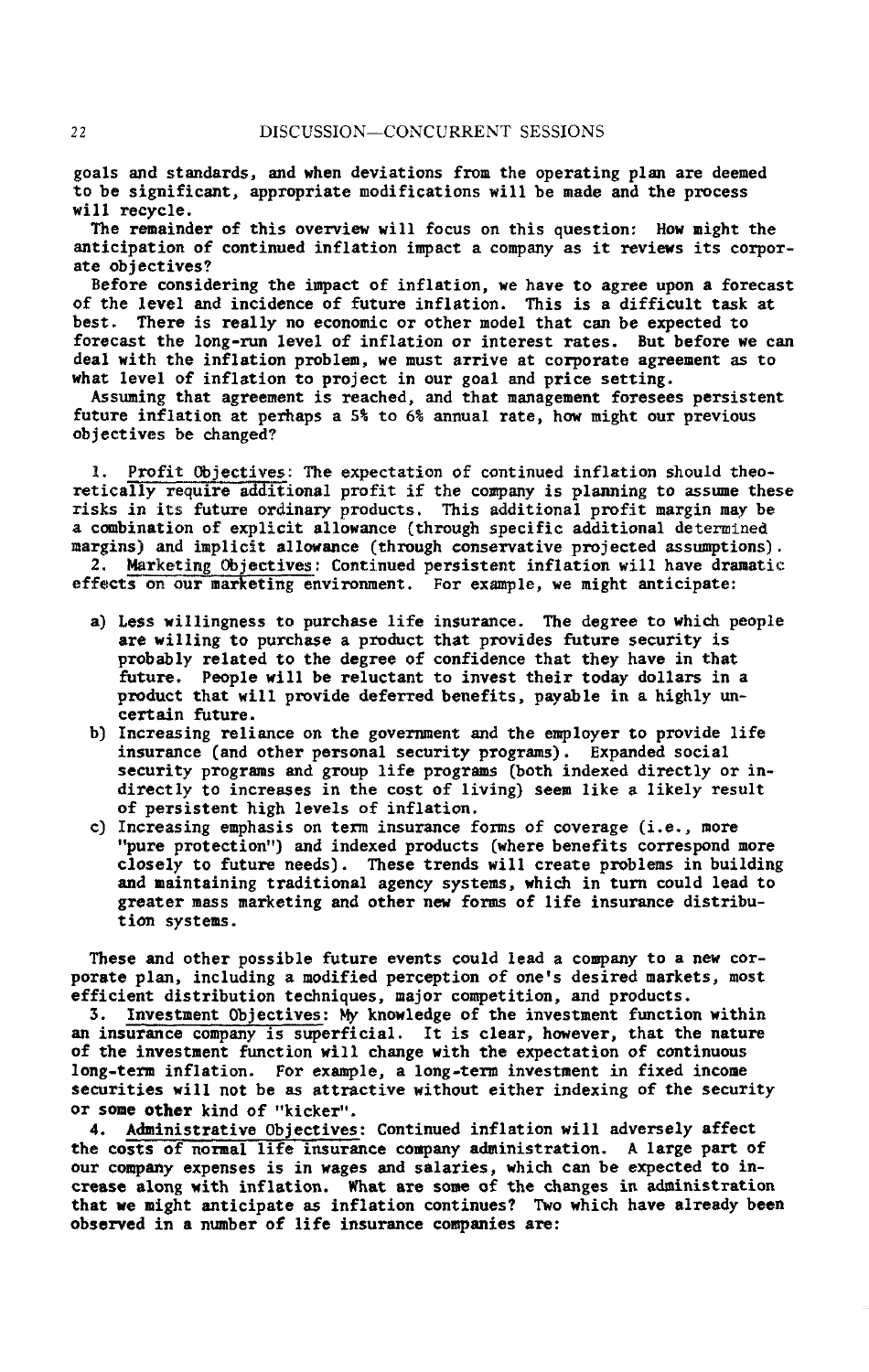- **a**) Improv**e**d budgeting **a**nd **c**os**t c**ontrol t**ec**hn**i**ques, in**c**luding mor**e** r**a**pid **ter**min**at**ions of unp**r**odu**c**tiv**e e**mploy**e**es, support sys**te**ms, and lines of busin**e**ss.
- b**) U**nbundling o**f** s**er**vi**ce**s, **c**h**a**rging s**e**p**a**r**a**t**e**ly fo**r** som**e** o**f** th**e** se**r**v**ice**s p**r**ovid**e**d in sp**ec**i**a**l m**a**rk**et**s **(e**.g., th**e** individu**a**l poli**c**y pension t**r**us**t** busin**e**ss**)**.

M**R**S**.** DAPHN**E** D**.** BARTL**E**TT: In **t**h**e** l**a**s**t** few y**ea**rs, it h**a**s be**c**ome in**cr**e**a**singly appar**en**t **to** O**cci**d**e**n**t**a**l th**at **our tr**a**d**i**t**ional m**et**h**o**ds of p**r**i**c**ing **are n**o**t** p**r**ovid**i**ng us **wit**h v**er**y good r**e**sults. Th**e**refore, w**e** h**a**v**e rece**ntly und**e**rt**a**k**e**n **a** f**u**ll-s**ca**l**e** r**e**vision of th**e** pri**c**ing pr**oce**ss**.** Altho**u**gh this pr**o**je**ct** is not y**e**t **c**ompl**ete**d, **we** h**a**v**e** m**a**d**e** som**e** subs**t**an**tia**l **c**h**a**ng**e**s f**ro**m our p**a**st **a**pp**r**o**ac**h**e**s in th**e** p**r**i**c**ing which w**e pla**n to in**c**orpor**a**t**e** in our n**e**w lif**e** r**ate**book **t**o be eff**ect**iv**e** in J**a**nu**ary** of 1976.

Th**e** most dr**a**m**at**i**c c**hange is i**n** o**u**r **a**ppro**ac**h **t**o ov**e**rh**ea**d **e**xp**e**ns**e**s**.** In **t**h**e** pas**t**, **the**s**e** w**ere a**ll**oc**at**e**d in **a**n **a**rbit**rar**y man**ner** (**a**ltho**u**gh **co**nsi**stent**ly)**; a certa**in p**erce**n**ta**g**e** of **t**h**e** ov**er**h**ea**d **w**as **a**llo**cate**d **pe**r po**l**i**c**y, **perce**n**t** of pr**e**mium **a**nd p**er \$**1000, all to fi**r**st y**ear**. Our **c**ur**re**nt **a**p**p**ro**ac**h will not **a**llo**c**a**te** thi**s** ove**r**h**ea**d **at all.** Th**e**r**e**for**e**, ou**r a**ss**e**t sh**are ca**l**c**ul**at**ions us**e**d fo**r** pricing **are pre**p**are**d **wit**h**o**u**t** any **re**f**lecti**o**n** of **o**v**er**h**ead e**x**pe**ns**e**s**. The**s**e e**x**penses are** "**covere**d", **onl**y **in a**g**gregate***,* **a**t t**he end o**f t**he pricin**g **p**ro**ces**s, **by** m**ean**s **o**f m**o**d**el o**ff**ice** te**sting.** A**t** t**hat** po**int we de**t**erm**i**ne whe**t**her ag**g**regate** p**ro**fi**tabil**it**y***,* **a**ft**er overhead** is **deducte**d*,* m**eets** t**he co**m**pan**y **object**i**ve**s**.**

Som**e** of **the** it**e**ms w**hi**ch **are** i**ncluded** i**n** t**h**is "**over**h**ead**" i**te**m **are** t**h**os**e** wh**i**ch **we** do not **c**ons**i**d**er** to b**e** di**rect**ly **a**llo**ca**bl**e**, su**c**h **a**s **E**x**ec**ut**i**v**e** Ov**er**h**ea**d, Ag**e**n**c**y D**e**v**e**lopm**e**n**t** E**xpe**ns**e**, **a**nd B**ra**nch O**f**fi**ce Expe**ns**e**s o**t**h**e**r th**a**n bonus**e**s**.**

Ou**r** r**e**asons **f**o**r** m**a**king this **c**h**a**ng**e were t**h**at**, in tod**a**y's m**a**rk**etp**l**ace**, **w**i**t**h our old m**et**hod of **a**l**l**o**cat**ion, **we were fi**nd**i**ng **t**h**at** our low premium **plan**s **at** lo**w** is**s**u**e a**g**e**s w**ere sh**owing **a** neg**a**tiv**e a**ss**et** sh**a**re **at t**h**e e**nd of **2**0 **year**s. W**e a**t**t**ribu**te**d th**e**s**e re**sul**t**s **t**o th**e fact t**h**at t**oo much **e**xp**e**ns**e** w**a**s b**e**ing **a**llo**ca**t**e**d in t**he**s**e** p**ar**ti**cular c**el**l**s**.** On**ce** it was **dete**rmi**ne**d **t**h**at** real**l**o**cat**io**n c**ould o**cc**u**r** and "**i**n**cre**as**e**" **t**h**e p**rofit**a**bil**i**ty **o**f **a pa**rticu**lar ce**ll **(**w**i**th, of **c**ou**r**s**e**, **c**o**rre**s**p**ond**i**ng d**ecre**as**e**s **i**n oth**er ce**lls**),** w**e** re**c**ogni**ze**d th**at**, **w**h**e**n ov**er**h**ea**d **e**x**pe**ns**e**s **are al**lo**ca**t**e**d, any **re**su**l**t**i**ng **pre**s**e**n**t** v**a**lu**e** of p**r**of**i**t figu**re**s **re**su**lt**ing f**r**om as**se**t s**hare ca**l**c**ul**at**ions should b**e** qu**a**lifi**e**d by som**e** st**a**t**e**m**e**n**t** such **a**s "**t**h**e**s**e re**sults **appl**y only und**er** this **par**t**i**cul**ar** m**e**thod of **a**llo**cat**ion of **o**v**er**h**e**ad,'**.** Now w**e** b**el**i**e**v**e** th**a**t **a** b**etter** m**ea**su**re o**f **t**h**e re**l**a**ti**v**e p**r**o**f**it**a**bility of **var**io**us pr**odu**c**ts **c**an b**e ac**hi**e**v**e**d by **a** m**et**hod w**hic**h do**e**s no**t i**n**c**lud**e** su**ch** an **ar**b**it**r**a**ry **a**llo**cati**on.

MR. RO**N**ALD **E.** TIMP**E: I**n my **r**o**le a**s an **act**u**a**ry fo**r a** mu**t**u**a**l **c**om**p**any, **t**h**e** d**e**v**e**l**op**m**e**nt of **a**d**e**qu**ate** su**rpl**us **i**s of **par**amoun**t** import**a**n**ce** in **t**h**e pr**i**c**i**n**g p**r**o**ce**ss**. I**n **t**h**e** past, w**e** h**a**v**e** not b**ee**n o**ver**l**y c**on**cer**n**e**d wi**t**h **t**h**e** "surplus inv**e**stm**e**nt" in **new** b**u**si**nes**s n**or** d**e**fi**c**i**e**n**c**y **re**s**e**rv**e**s. W**e ha**v**e** b**ee**n **c**on**cer**n**e**d **a**bou**t ear**ly d**e**v**e**lo**p**m**e**nt of **a**ss**e**ts **e**qu**a**l to th**e c**ash v**a**lu**e**s **i**n o**r**d**er** to **av**o**i**d loss on **earl**y t**e**rmin**a**t**i**ons and h**a**v**e** b**ee**n **c**on**cer**n**e**d **a**bou**t** d**e**v**e**lo**p**in**g rea**son**a**bl**e** s**u**rplus by th**e 2**0th po**l**i**cy year**.

Tw**e**n**t**i**et**h y**ear** su**rp**lus obj**ec**tiv**e**s **vary** by i**ss**u**e a**g**e,** b**ei**ng **l**o**wer at t**h**e** young**er i**ssu**e a**g**e**s b**eca**us**e** of th**e e**x**pec**t**e**d **l**ong-t**er**m **co**nt**r**ibuti**o**n **to s**u**rp**lu**s a**nd, **c**andidly, b**eca**us**e** of th**e** n**ee**d to b**e c**omp**e**ti**tive a**t **t**h**e**s**e a**g**e**s**.** W**e** h**ave a**lso requi**re**d an abo**ve avera**g**e** su**r**plus **c**ont**ri**bu**t**ion fo**r** unusu**al pr**odu**ct**s**:** t**h**os**e** h**a**ving v**e**ry **hi**gh **ca**sh v**al**u**e**s o**r** v**e**ry **l**o**w ca**sh v**al**u**e**s, non**pa**rti**c**ip**ati**ng **p**lans**, e**t**c**.

Ou**r prici**ng p**r**o**ce**ss **i**n**vo**l**ve**s long-**ter**m ass**e**t sh**are** mod**el**ing **f**o**r** th**e p**u**rp**os**e** of i**ll**us**trat**ing a **c**on**ti**nuing **c**on**t**r**i**but**i**on **t**o surp**l**us if th**e c**ur**re**n**t** assum**pt**i**o**ns **a**nd d**i**vid**e**nd s**ca**l**e** should **per**s**i**st o**ver a l**ong **peri**od of t**i**m**e**.

C**o**m**pet**i**t**ion **i**s **a** v**e**ry sign**i**f**ica**n**t** it**e**m in ou**r** p**r**i**c**ing pro**ce**ss, **a**l**t**ho**u**gh n**ot**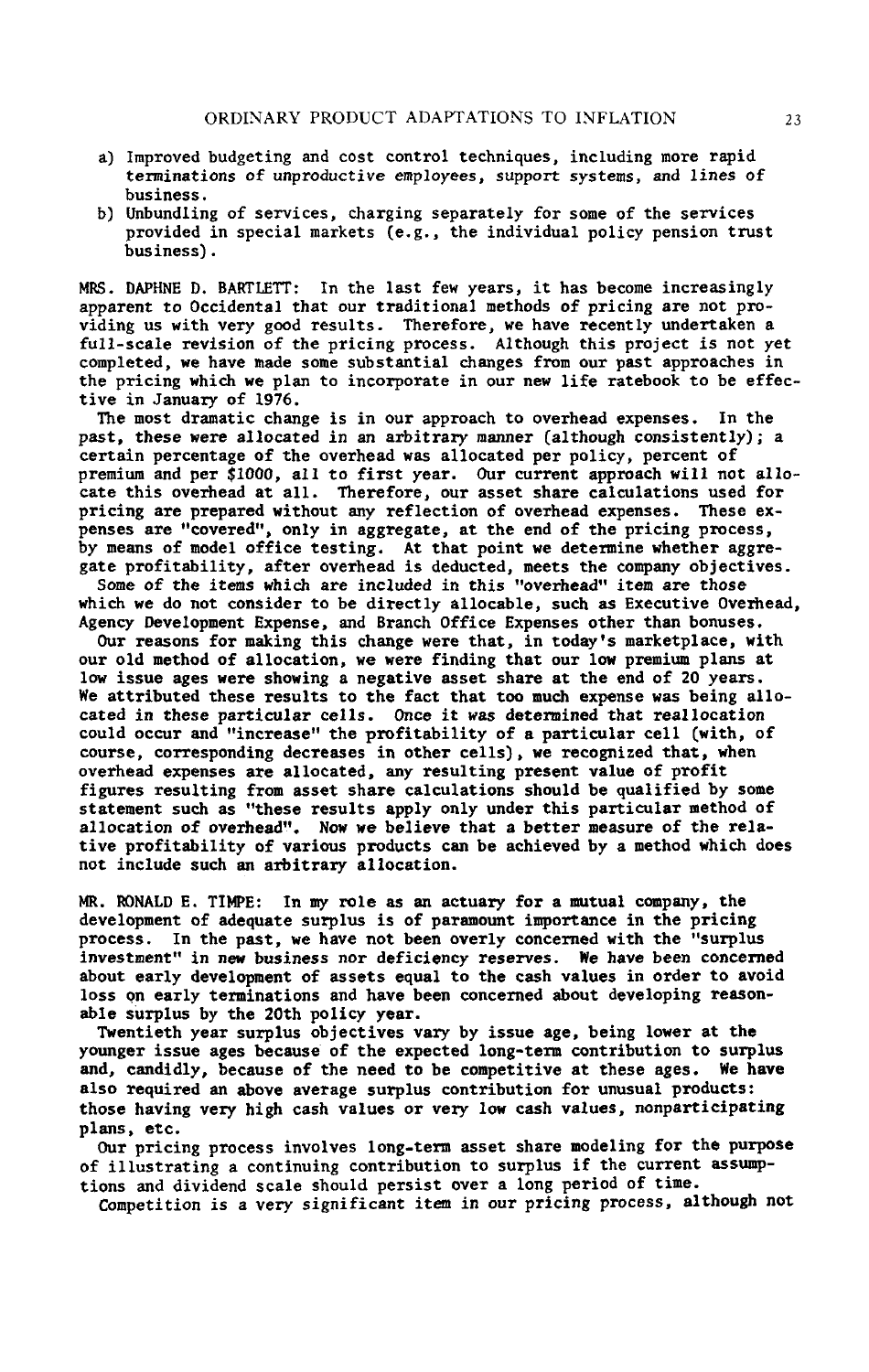**t**o **the e**x**tent t**h**at surp**l**us develop**m**e**n**t** i**s compro**mi**sed. The calcu**l**ation o**f **the interes**t-**ad**just**e**d **cost index** i**s an auto**m**at**i**c par**t **o**f t**he pr**i**c**i**ng calcula**t**io**n and w**e use that** i**ndex** t**o co**m**pare our** p**r**ic**i**ng w**i**t**h that of other co**m**pan**i**es.**

MR**. S**H**A**P**I**R**O: S**m**aller co**mp**an**i**es shoul**d **theore**ti**cally** p**r**i**ce their products along** t**he sa**m**e** p**ro***c***e**s**s** f**ollowed b**y **larger** com**p**ani**es. There are often** s**pec**i**al** f**ea**t**u**r**es wit**hi**n a small** com**p**any'**s operat**i**ons tha**t m**ake sc**i**en**t**i**fi**c re**co**gnit**i**on o**f t**he pers**i**s**t**en**t i**n**f**la**tl**on proble**m **a** s**econdary goal.** F**or exa**m**ple:**

**1. A s**m**a**l**l co**mp**a**ny **o**ft**en doe**s **not have clearly de**fi**ned co**rp**orate and pr**ici**ng ob**j**ec**ti**ves. Where** t**he***s***e object**i**ves are de**fi**ne**d, t**he**y **are** m**ore l**i**k**e**ly to ch**an**ge** in **a** sm**all opera**ti**o**n t**h**an **in an es**tab**l**i**shed larger l**lf**e** comp**any.**

2. There is usually limited available reliable experience. It is difficul**t enoug**h **to ge**t **a** han**dle on e**xp**ecte**d **per**sis**ten***c***y**, m**or**ta**l**i**ty**, an**d expen**s**e**s w**i**t**ho**ut als**o** h**av**i**ng to** i**nclude** s**pec**ifi**c** pro**vi**si**ons** f**or** th**e lon**g**-**t**er**m im**pact** *o*f in**flat**i**o**n **o**n **a**l**l o**f **the**s**e pricing** f**actors.**

**3.** Ex**pense**s **a**r**e nor**m**al**l**y** t**he cr**iti**c**al **ele**m**ent** i**n** man**ag**i**ng a s**mal**l l**if**e** com**pa**ny**.** Wh**e**n **o**p**e**rating **co**sts **a**re ru**n**n**in**g f**a**r in **e**x**ce**ss **o**f **the** stan**da**rds b**ui**lt into t**he rate** st**ru**ctu**re**, **f**i**n**ding **wa**ys **t**o **a**chi**e**v**e rea**s**ona**b**l**e m**ar**ketin**g** and **a**dministr**at**iv**e e**ffi**c**i**e**n**cy** b**ec**om**e**s mu**ch** mo**re** imp**o**rtan**t** t**h**an **deal**i**n**g w**i**t**h** p**r**oj**ecte**d **pe**rsis**te**nt infl**ati**o**n**.

On**e** t**e**chniqu**e** oft**e**n us**e**d in p**r**i**c**ing pro**d**u**c**ts **f**or **a** sm**a**l**l** li**fe co**m**pany £**s to **p**ri**ce** inlti**a**lly wi**t**h**o**ut sp**ec**ifi**ca**lly r**e**f**lec**t**i**n**g** infl**a**t**i**on in any **o**f th**e** b**a**si**c** assum**pt**ions. Th**e**n **t**h**e e**x**pected** profit m**a**rg**i**ns ar**e** modifi**e**d **a**s n**ee**d**e**d in o**r**d**er** to b**e** s**u**f**f**i**c**i**e**nt t**o** w**ea**th**er** an**tici**p**a**t**e**d fu**t**u**re** infl**a**tion **levels. I**n o**ther** w**or**ds, th**e o**bj**ective** f**or** "**p**rof**it** an**d c**ont**in**g**e**n**cies**" **incl**ud**e**s **in**fl**ati**on **a**s on**e** of th**e c**on**ti**ng**e**n**cie**s to b**e** co**vere**d by th**e t**h**e**o**re**t**ical p**rofit m**ar**gin**.** C**aref**u**l a**n**a**ly**s**i**s** is **nece**ss**ary** und**er th**is pro**ce**dure to ass**ure** man**a**g**e**m**e**nt th**at** p**rofit** m**ar**g**i**ns h**a**v**e** b**een i**n**clu**d**e**d fo**r** t**he r**isk **o**f **h**igh **in**f**lat**i**o**n **le**v**el**s**.**

O**IA**IP**J4**AN P**E**NRO**SE:** Ali of us who h**ave re**sponsibi**l**i**t**y in **the area** of p**r**i**c**i**n**g **pr**odu**ct**s mu**s**t h**a**v**e c**on**cer**n fo**r** th**e f**u**t**u**re**tas w**e**l**l a**s **pre**s**e**ntp**e**x**pe**r**ie**n**ce** on **t**h**e** v**ar**ious f**act**o**r**s **tha**t **e**n**ter** in**t**o ou**r prici**ng d**ecis**ions and **c**an **a**ff**e**c**t** th**e** future finan**cial result**s of t**he co**m**p**ani**e**s **tha**t **e**m**pl**o**y** o**r re**t**ain u**s**. I**n **a**d**ditio**n to th**e** s**pec**if**i**cs **of pricing p**rod**uc**ts **currentl**y **under develop**m**en**t, m**an**y **o**f **u**s h**ave** als**o been** ask**e**d t**o p**ro**jec**t t**he** fi**nanci**al **result**s f**or our co**mpani**e**s u**n**d**er** v**ar**ious **le**v**els o**f **inflat**i**on.** W**hile** i**n**f**la**t**iona**ry f**orces have t**h**e**i**r pri**m**a**ry an**d** s**ee**m**ingly o**b**viou**s imp**act on e**xp**en**s**es,** t**hose** f**o**r**ces** als**o a**ff**ec**t **o**t**her** f**ac**t**or**s **in the pricin**g **equation. This bring**s us **to** t**he** fi**rs**t **que**s**tion o**n t**he progra**m**.**

MRS**.** BA**RTLET**t**:** O**cc**i**den**t**al**'s **ne**w **ra**t**ebook is** p**l**an**ned** t**o cover a** t**h**ro**e year period***,* **fr**om **19**76 t**hrou**g**h 1978.** Th**ere**f**ore***,* **o**u**r f**i**r**s**t year un**i**t e**xp**ense a**ss**u**m**p**t**ion**s **have** b**een desig**n**ed** t**o** co**ver** t**he** un**i**t *c***os**ts w**e e**x**pec**t **will be achieve**d **i**n **197**7**, O**u**r curren**t **pl**an**s are** t**o u**s**e** a **con**st**an**t **se**t **o**f un**i**t **renew**al **expense** ass**u**m**p**ti**ons***,* **ra**t**her** t**h**an s**e**t**s wh**ich **v**ary d**ura**tion b**y dura**tion. *T***here**fore, we projected our current experience on renewal expenses to the estimated **average** d**ura**ti**on o**f *o***ur ra**t**ebook era***,* an**d w**i**l**l **use** t**hese** f**or ea**ch **ren**ew**al year o**f b**usiness** i**s**s**ued** from **our new ra**t**eboo**k**. It** i**s** pro**b**ab**l**y **o**b**vious tha**t **we** d**id no**t **devo**t**e a** great **d**eal **o**f **a**tt**en**ti**on***,* **over** and ab**ove what h**as **been don**e i**n** t**he pa**s**t, to** th**e** m**a**tt**er** *o*f **re**f**lec**t**ing** i**n**f**la**tion i**n** t**hese** ns**s**Lm**p**ti**on**s**. There are several re**as**on**s f**or th**i**s:**

I**.** W**e** h**ave** j**u**st con**ver**t**e**d t**o a new pol**i**cy accoun**ti**ng sys**t**e**m*,* **wh**i**ch we believe w**i**ll re**ali*z***e** s**ub**st**an**ti**al** s**avin**g**s over** p**a**st **un**it **co**st**s.**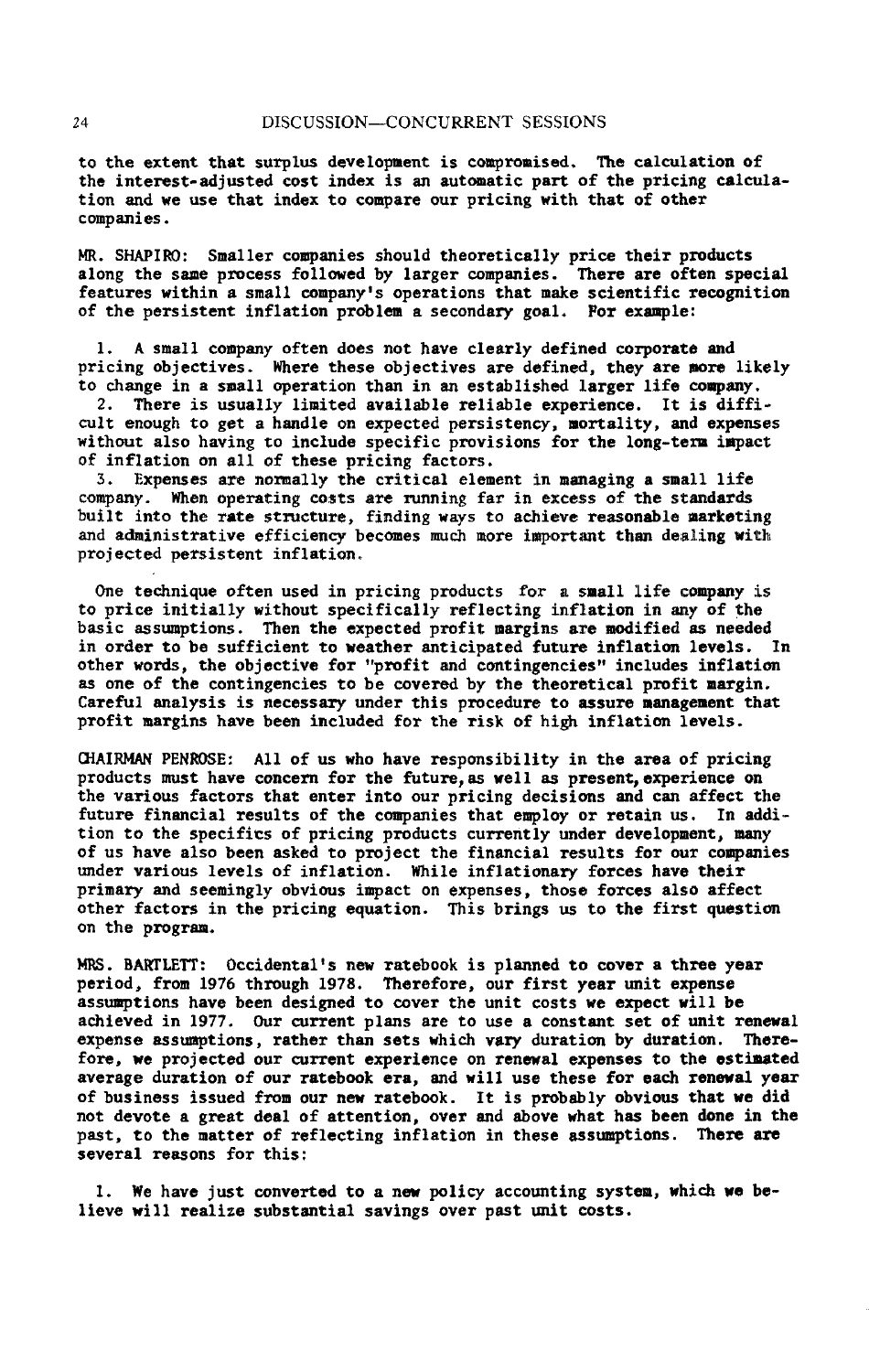**2. Our** "i**n**f**la**ti**on** f**ac**t**or**" f**or projec**t**i**n**g** t**he** 19*7***4** u**n**it **c**osts w**a**s **ba**s**e**d o**n trend***s* i**n unit costs in past** y**ears**. B**ecause we have** h**a**d **a very ra**p**i**dly g**rowing ba**s**e of units***,* **the unit costs the**ms**elves have not been increasing nearly as qu**i**ckl**y **as ha**s **the** i**nflat**i**on rate. Therefore***,* **we a**r**e** optimisti**c** t**hat** o**u**r units will increase at a rate somewhat in line with the inflation rate, thus **result**i**ng** i**n on**l**y** r**e**l**a**ti**vel**y **s**m**all** i**nc**r**ease**s i**n** t**he unit costs the**ms**elves.**

**3. Ou**r **co**m**pan**y*,* as **other**s**, ha**s i**n**iti**a**t**ed unu**s**uall***y* **st**r**in**g**en**t **cost contr**o**l** m**easures, in order to keep costs** i**n line w**i**th bud**g**eted expenses.**

**4. The overhead expense I referred to ea**r**l**i**e**r **represents a fa**i**r**ly l**a**r**ge percentage o**f **ou**r **total annua**l **expen**s**es. It** is **considered to be entirely a** fi**rs**t **year e**x**pense.** T**here**fo**re**, it is not **necessa**ry*,* i**n the pr**i**c**i**ng** p**rocess***,* t**o pro**j**ect th**e t**rend o**f **these e**xp**enses be**y**on**d th**e middle** of o**ur ra**t**e**b**ook era.** This tends to reduce the impact of inflation on our renewal expense assump**ti**o**n**s **s**i**nce t**h**e**y **represent** o**nl**y **a** sm**all part of** th**e t**o**tal.**

Next I would lik**e to di**s**c**uss **interest a**s**s**u**mpt**io**n**s **a**n**d** p**olic**y l**oa**n u**tili**z**a**t**ion** sin**ce***,* **for** *ou***r** n**ew r**a**tebook***,* **the***y* **are clo***se*l*y* **related.** T**ra**d**itio**n**ally***,* **our me**thod of s**e**tting int**ere**s**t ass**umptions f**or a ra**t**e**b**oo**k h**a**s b**ee**n to **a**djus**t** our **ex**p**ecte**d in**tere**st **ra**t**es** fo**r** th**e ex**p**ec**t**ed perce**n**ta**g**e o**f ass**e**ts **re**su**lti**ng f**r**om **t**h**a**t **ra**t**e**book **w**hi**c**h **wil**l **i**n**c**u**r** pol**ic**y lo**a**ns. B**eca**us**e** of th**e e**x**i**st**i**ng **l**ew l**i**m**itat**ion on **p**oli**c**y lo**a**n in**tere**st r**ate**s, th**i**s h**a**s **re**sult**e**d **i**n qu**i**t**e a** subs**t**ant**ia**l **re**du**cti**on in th**e i**n**tere**st **ra**tes wh**ic**h w**e** would oth**erwi**s**e** h**a**v**e** b**ee**n **ab**l**e** t**o** us**e** in o**ur** p**ric**ing**.** Th**ere** is **c**u**r**r**e**nt**l**y **c**onsid**era**b**le ac**tivity in th**e** indus**t**ry to obt**a**in **per**mission fo**r** th**e** us**e** of **a** fl**e**xibl**e** po**l**i**c**y **l**o**a**n **i**n**t**e**re**s**t ra**te **o**f **up to** 8**% i**n n**ew** pol**ici**es*,* **W**e h**ope that***,* by **the time our** ne**w ratebook goe**s **into e**ff**ect***,* **the** m**aj**o**rit**y of s**tate**s wi**ll pe**rm**i**t s**uch a pro**v**i**s**ion***,* **and** w**e** p**lan to include it in our** f**or**ms w**herever we can.** Th**ere**f**ore**, **our** i**ntere**s**t** ass**u**mp**t**i**on**s **have** b**ee**n s**et** a**t a le**v**el con**si**der**ably **c**los**er** to th**at** wh**ic**h **c**ould b**e** obt**a**in**e**d on o**t**h**er i**n**ve**s**t**m**e**n**t**s. Ou**r c**u**r**r**e**n**t** plan **£**s **t**o "declare" a policy loan rate which will be about 1% below the "market" rate fo**r l**o**a**ns, **a**nd ou**r a**djus**t**m**ent**s **t**o **t**h**e i**n**tere**st assum**pt**ion **were** m**a**d**e acc**o**r**d**i**n**g**ly.

As **a** r**e**sul**t** of **thi**s **c**hang**e i**n **a**p**p**ro**ac**h to **p**o**lic**y **l**oans, **we** h**a**v**e** b**ee**n **a**b**le** to **i**m**p**rov**e** ou**r** f**ir**s**t year pric**ing **i**nt**ere**st **a**ssump**t**ion **q**u**ite** subs**ta**nt**ia**lly o**ver** wh**a**t it has b**ee**n in **rece**n**t** y**ear**s. In **re**n**e**w**a**l y**ear**s, **w**h**ere** w**e** fo**r**m**er**ly us**e**d **a** f**ai**rly sh**arply** d**ecrea**s**i**ng s**ca**l**e**, w**e** h**a**v**e rec**ogni**ze**d **t**h**at**, **i**n an **i**nfl**at**ion**a**ry situ**a**t**ion**, **i**n**tere**s**t ra**t**e**s w**i**ll prob**a**b**l**y **re**m**a**in **re**l**ati**v**e**ly s**ta**b**le.** Th**ere**fo**re**, w**e w**i**l**l g**ra**d**e** ou**r rate**s do**w**n much l**e**ss sh**a**rp**l**y **t**h**a**n i**n t**h**e** p**a**s**t**.

On th**e** subj**ec**t of return on **i**n**ve**s**t**m**e**n**t £**n n**ew** bus**i**n**e**ss, as **it re**l**ate**s to inf**la**t**i**on, w**e** h**a**v**e** no**t yet** b**ee**n **a**bl**e t**o d**evi**s**e a** m**et**hod of **prici**ng whi**ch** us**e**s **th**is **a**p**p**ro**a**ch an**d pr**odu**ce**s **re**ason**a**bl**e re**s**u**l**t**s. F**r**om **a c**orporat**e** po**i**n**t** of **v**ie**w**, as in**tere**st r**ate**s **re**m**ai**n **a**t **a** h**i**gh **level**, **a**nd h**i**gh **q**u**a**li**t**y **i**nv**e**stm**e**n**t**s in m**e**di**a** o**t**h**er t**h**a**n li**fe** insu**ra**n**ce pr**ovid**e fa**irly subs**ta**n**t**i**a**l **ra**t**e**s **o**f **re**tu**r**n**,** i**t a**p**pear**s th**at a c**om**pa**ny should **e**x**a**min**e** its '\_**e**t**u**rn **on e**qui**ty"**obj**ecti**v**e**s **t**o s**ee w**h**e**th**er t**h**ey** shou**ld** b**e** in**crea**s**e**d**.** W**e** h**a**v**e** not **i**n**crea**s**e**d ou**r** ob**jective**s bu**t** I **a**m som**ew**h**at c**on**ce**rn**e**d **that** p**er**h**ap**s w**e** should h**a**v**e**.

We have not attempted to revise our policy fee structure for our new rate-<br>book. Theoretically, a policy fee which covers per policy expenses should b book**.** Th**e**o**re**ti**call**y, **a pol**i**c**Y f**ee w**h**ic**h **co**v**er**s **pe**r pol**ic**y **e**xp**e**ns**es** should b**e a**djust**e**d **a**s thos**e** p**e**r poli**cy e**xp**e**ns**e**s in**crea**s**e**. In pra**c**ti**ce**, ho**we**v**er**, it is im**p**o**ss**ibl**e t**o h**ave** both **a** slmpl**e s**t**r**u**ct**ur**e a**nd on**e** whi**c**h is th**e**or**et**i**ca**l**l**y **acc**u**ra**t**e** for **al**l **pla**ns a**t a**ll **a**g**e**s**.** W**e** h**a**v**e c**hos**e**n to ignor**e t**his p**a**rti**c**ul**ar** subject. Similarly, although we have decided to attempt to band more extensi**ve**ly than w**e ha**v**e i**n th**e pa**st fo**r** ou**r** new **r**at**e**book, th**e** r**ea**son **i**s unr**ela**ted to th**e** subj**ec**t of **i**nfl**at**ion, and is pu**re**ly on**e** of p**r**odu**ct** d**e**sign**.**

Ou**r** laps**e** assum**p**t**i**ons fo**r the** rat**eb**ook **are ge**n**era**l**ly** bas**e**d on p**a***s*t **e**xp**er**i**e**n**ce***,* modified **by ac**t**uar**i**al** ju**d**gm**ent.** M**a**n**y** of **our** l**a**ps**e**s of **te**rm ins**ura**n**ce** in **rece**n**t** y**ea**rs h**a**v**e** b**ee**n b**ec**ans**e** of r**ewr**i**te**s to o**t**h**er ca**rr**ie**rs **wit**h low**er**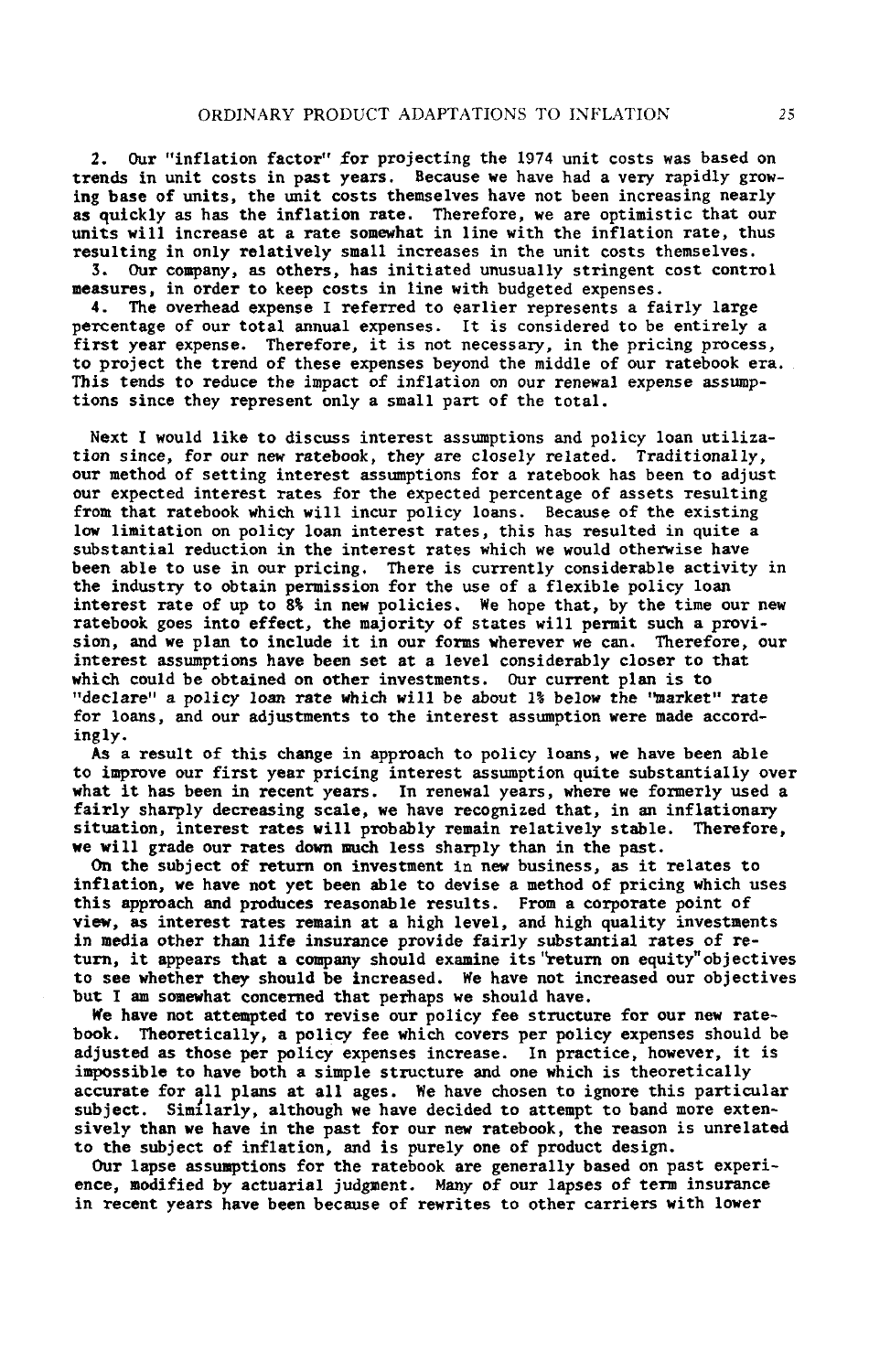pr**e**mium rates. We feel fairly confident that*,* in general*,* the trend in life ins**ur**a*n***ce** premium **ra**tes will be upward in **t**he futu**r**e*,* mainly as a result of increa*s*ed costs. Therefore*,* we have assumed that some improvement in our lapse a**s**sumptions **o**n **t**erm plans **c**a**n** b**e** an**t**icipated*,* sin**ce t**he **co**mp**et**i**t**i**v**e replacement situation will not be as preval*e*nt. On the other hand*,* we have not a**nt**i**c**ipated any s**uch** imp**rovem**e**nt on** p**e**rma**ne**nt ins**ur**an**ce***,* wh**e**r**e t**he de**c**r**e**asing real value of the death benefit **a**nd the cash values could possibly result in a som*e*what hi*g*her lapse rate than that experienced in the past*,* particularly at later durations.

MR. TIMPE: In the pricing process, inflation creates uncertainti*e*s with respect to **e**xpense only in r**e**newal years. Acquisition expenses can be determined and sh**o**uld*,* of course*,* be recogni*z*ed fully in the pricing process. If the acquisiti**o**n ex*p*enses change as a result of inflati**o**n*,* th**e**n premiums or di*v*id*e*nds can be changed on subsequent issues to recogni*z***e** the new **e**xpenses. Ren**e**wal exp**e**nses which are d*e*fined as a percentage of premium **(**c**o**mmis**s**ions*,* fringe benefits*,* etc.)*,* will not change with inflation*.* Hopefully*,* federal income tax rates will not change and the current method of recogni*z*ing federal income tax will be adequate.

For a given block of business, this leaves a relatively small portion of the total company expenses which are subject to inflation after the pricing<br>process. These generally are the expenses associated with policyowner pr**oc**ess. These generally are the e**x**penses associated wi**t**h policyowner :servic**e** and valuation.

A conversation with our policyowner service people regarding increased cost unde**r** inflation developed the following items:

I. A substantial part, perhaps one-half, of polieyowner service cost is associated with the development and maintenance of computer programs and the cost of the computer and related equipment. These costs could be controlled somewhat independently of the effects of inflation and this could dampen tot**a**l in**c**r**e**as**e** in p**o**l**ic**y**o**wner s**e**rvice **co**st.

**2**. Efficien**c**y improvements ar**e** anti**c**ip**a**ted in the area of policyown**e**r s**e**rvi**c**e and this will moderate in**c**reases in personnel **c**ost.

3. **I**f infl**at**ion is fully re**c**ognized by the insu**r**an**c**e buying publi**c** as a **c**ontinuing thin**g**, **c**omp**a**nies should see a significant growth in the **ra**t**e** of new business and this w**o**uld result in total insurance in force increasing d**r**smatically. This should aid substantially in holding the line on unit renew**a**l costs. As explanation of the expected growth of new business, if inflation pe**r**sists at a 5% rate, it must be recognized that insurance benefits must be inc**r**eased 5% annually in order to maintain the desired purchasing power of the insurance b**e**nefits. If this is added to the production levels attained in relatively noninflationary times it is quite reasonable to expect new business to be as much as 20% to 25% of the total amount of coverage in force.

Th**e** e**f**f**e**ct of infl**a**tio**n a**ft**e**r iss**ua**nc**e** of a pol**i**cy should **no**t alte**r** t**he e**xpenses in a manner which will significantly diminish profit**a**bility. In f**ac**t, the **r**ate of inves**t**ment in**c**ome is mo**r**e import**a**nt and ten**d**s to offset the eff**ec**t of inc**r**e**a**sed ex**p**enses.

I did some profit testing to determine the effect of increased renewal ex-<br>penses. Good management can control renewal expenses during a long period o **pen**s**e**s. Good **ma**na**ge**m**e**nt c**a**n **c**ontr**o**l r**e**new**a**l **e**xp**e**nses **duri**ng **a** lo**ng pe**riod of inflation, **a**nd in**c**identally, the p**r**ofit testing showed it would b**e** wise t**o** make sure **r**enewal expenses do not get out of hand. An annual dete**r**ior**a**tion of i% o**r** 2% in **t**he renewal expense **c**osts encroa**c**hed on pr**o**fitability b**u**t not m**a**rkedly so. This level **o**f **e**xp**e**ns**e** increase is likely durin**g** a lon**g** p**er**iod **o**f inflation and it can **b**e liv**e**d with. A d**e**terioration to the extent of a 5% c**o**mpounded an**n**ual i**n**c**re**as**e** i**n** th**e e**xp**e**ns**e ra**t**e**s i**s** di**s**astrous, taking nearly all of the profit **o**r c**o**ntribution to surplus and requiring a premium **a**d**j**ustment **o**f **a**ppr**o**xim**a**tely **40**¢ p**e**r th**o**us**a**nd **o**f fa**ce** for th**e** part**i**c**u**l**a**r plans studied.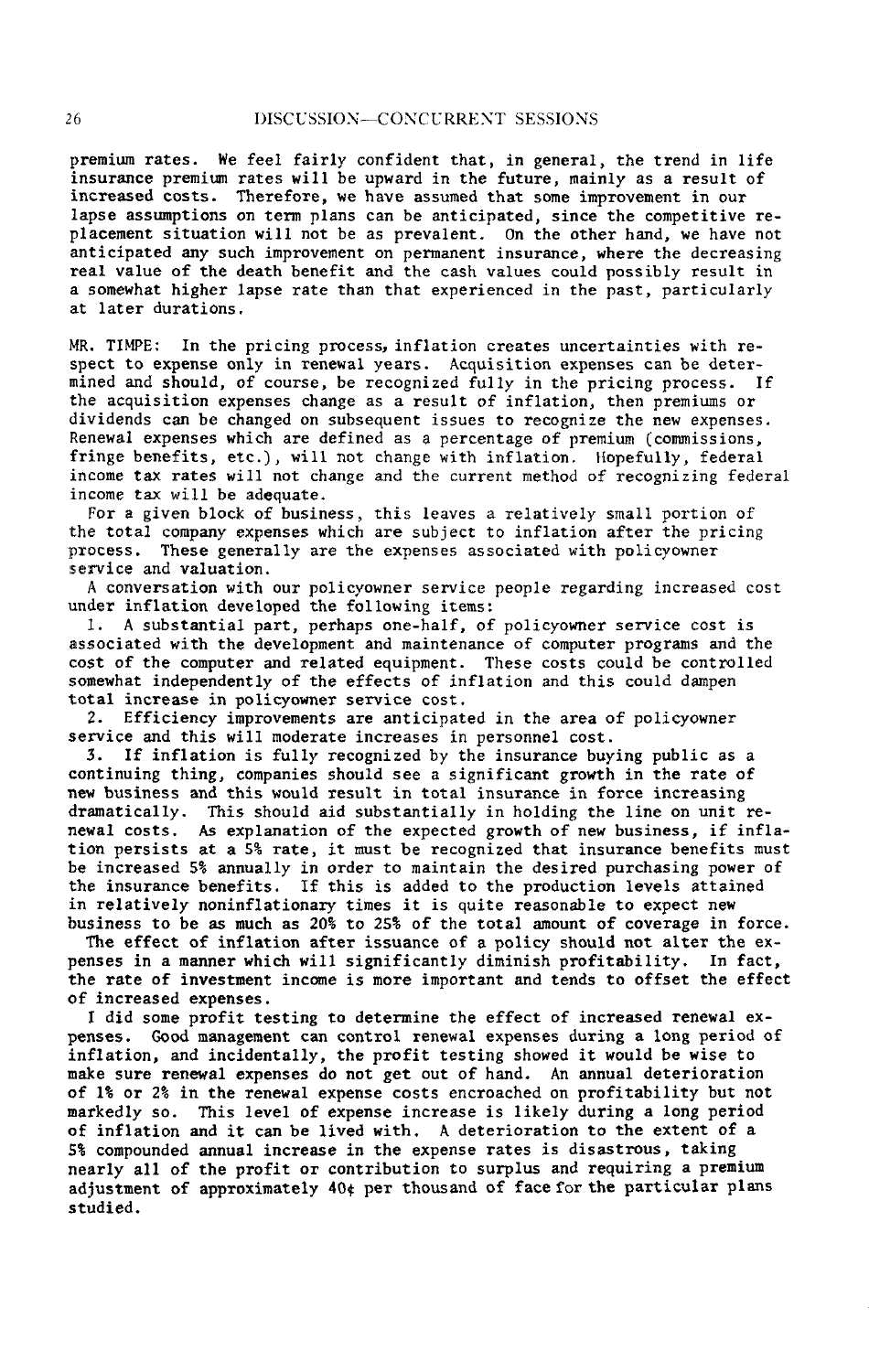I b**el**i**eve** i**n** th**e t**he**o**ry **o**f **natur**a**l** i**nter***e*s**t** which **s**ta**tes t**ha**t** in th**e** l**on**g run **t**here is a value of money of 3% **t**o 4% pe**r** *y*ear plus any anticipa**t**ed loss There is likely to be some moderation of this formula **w***hen* i*n*flatio*n* is r*u*n*n*i*n*g at a v*e*ry high **r**a**t***e,* and probably *s*om*e* m**o**dification wh**e**n **t**h**ere** is **no** inflation **or** defla**t**i**o**n*.* A l**o**ng-ter**m** i**n**flation **r**ate **o**f 10**%**, f**o**r example, **w**o*u*ld likely res*u*lt in i**n**vestme**n**t yields i**n t**he 12**%** r**a**nge and inflatio**n** a**t** a **5%** rate **w**ould be coupled **w**it**h** inves**t**ment yields of 8**% t**o 9**%**. Nat*u*rally, policy loa**n**s **w**ill serve to dimi**ni**sh **a** compa*n*y**'**s opport*un***it**y o**f** investing all **o**f its as**s**e**t**s a**t** s**uc**h an a**tt**ractive yield, but most state le**g**i**s**latures and ins*u*rance departmen**t**s*,* includin*g* Ne**w** York*,* are se**r**iou**s**ly con**s**idering an 8% policy loan ra**t**e. Thu**s***,* a long**-**t**e**rm high **r**a**t**e of infla**ti**on should **r**e**s**ult in continu*e*d increase**s** in th**e** yield on insurance company portfolios and*,* at least o**n** permanent i**ns**u**ra**nce*,* s**e**rv**e** to mo**re** than offset th**e** inc**re**as**e**d expenses.

My gues**s** is **th**a**t** lapse rat**es w**ill i**n**crease but **t**his is no**t** supported by my revie**w** o**f** 21 o**t**her co**m**panies **w**hich make up a "c**o**mpe**t**i**t**iv**e** model" f**o**r Stan**d**ar**d** no**r** is i**t c**o**m**patible **w**ith my belief that infl**a**tion **w**ill result in a need fo**r** significantly increased coverage rather than a cas**t**ing off of coverage already in force.

I **d**i**d s**om**e** p**ro**fit **t**es**t**ing as**s**uming the ea**r**ly policy lapse **r**at**e**s **c**ould be correctly anticipated a**t t**he time of **t**he pri**c**in*g* p**r**o**c**e**s**s bu**t t**ha**t** 6th and **s**ub**se**qu**en**t p**o**licy y**e**ars' **vo**l*u***n**tary termi**na**ti**o**n **ra**t**e**s incr**eased m**arkedly - **a 25%** in**c**rease in years 6 th**ro**ugh 1**0** a**nd** a **50%** inc**r**ease in yea**r**s 11 an**d** su**b**sequ**e**n**t.** The in**cr**ease**d** laps**e** rat**e**s ha**d** a signifi**c**ant im**p**act **o**n **t**he **do**lla**r** amoun**t of s***u*rplus ge**n**erated b*u*t actu**a**lly a r**e**l**a**ti*v*el*y* s**ma**ll incre**a***s*e in th**e** p**r**emium would co*m*pensate and develop **t**he desired pr**o**fit**a**bility. On **t**he **o**ther hand, **i**f lapse rates are assumed to be 25% higher than anticipated in all rene**w**al policy *y*ears, the effect on the d*o*llar **a***m*oun**t** o**f** s*u*rpl*u*s *g*enerated is more signi**f**ican**t**, but our tests indi**c**ate **t**here **w**ould still be a pr**o**fit or a contribution to surplus rather than a l**o**ss.

It is int*e*r*e*sti*n*g to *n*ote th*a*t Sta*n***d**a**rd**'*s* mea*s*ur*e*m*e***n**t of p**r**ofitabilit*y*, **t**he ratio o**f** surplus to **r**eserves, ca**n** be m**i**sleading when alternative lapse ass*u*mpti**o**ns are utilized. The case in p**o**int -- increased termination rates have a signi**f**ican**t** i*m*pac**t** on the to**t**al amo*u*nt o**f** surplu*s* **g**ene**r**a**t**ed*,* but also a si*gn*i**f**ica*n*t impact o*n* the total r**e***s*erve*s* req*u*i**r**ed. The *n*et re*su*lt is lit**t**l**e** chan*g*e in **t**he **ratio** of surplus to reserves.

\_*4*R. SHAPI*R*O: We ha*v*e *us*ed the re**t**ur*n* o*n* i*n***v**e*s*tme*n***t** (ROI) **t**ype of pro**f**it objective **w**ith a n*um*ber o**f** our client companies. However, **w**e o**f**ten find that ROI is only help**f**ul **i**f used alon**g w**ith several other standards in **t**he pricing pr*o*c*es*s**.**

Th**e** biggest problem with ROI li**e**s in d**e**fining the **i**nv**e**st**m**en**t**. The inv**e**st**e**d surplus can be changed by changing the reserve assumption (net level, CRVM, **G**AAP, **etc**.), t**h**e handling **o**f t**he** fe**de**ral in**co**m**e t**ax as**s**umpti**o**n, **t**h**e** assum**ed** allocation of expens**e**s b**e**twe**e**n first y**e**ar and r**e**newal (esp**ec**ially overh**e**ad), **e**t**c**. Because th**e**s**e** variables prim**a**rily **af**f**ec**t th**e** inci**de**nce **o**f profit **e**m**e**rg**e**n**ce**, we can often arbitrarily mak**e** the produ**c**t look bett**e**r by minimizing th**e** first y**e**ar i*n***ve**s**t***m*e*n*t fig*u*res**.**

The second pr**o**blem we encounter in using ROI is in rela**t**ing the risk assumed with the ROI to be required. If a 9% return is satisfactory on a AAA bond*,* what i*s* an adequate re**t**ur*n* for a whole life cov**e**rage? **F**or a hi*g*h limit major medical policy?

Assuming that we do want to use ROI as one of our profit crit**e**ria*,* how **w**ould expected inflation infl*u*e**nc**e *ou*r **e**xisting ROI g**o**als? The level **o**f the des**ir**e**d R**0I will r**ef**lect both th**e** na*t***u**r**e of** th**e r**isk **of** th**e** "inve**s**tmen**t**" an**d** the conservativeness of the o*t*her assumptions underlyin*g* the pricin*g* proced*u*re. A*n*ticipatio*n o*f i*n*flation certainly would see*m* **t**o i*ncrease* the nature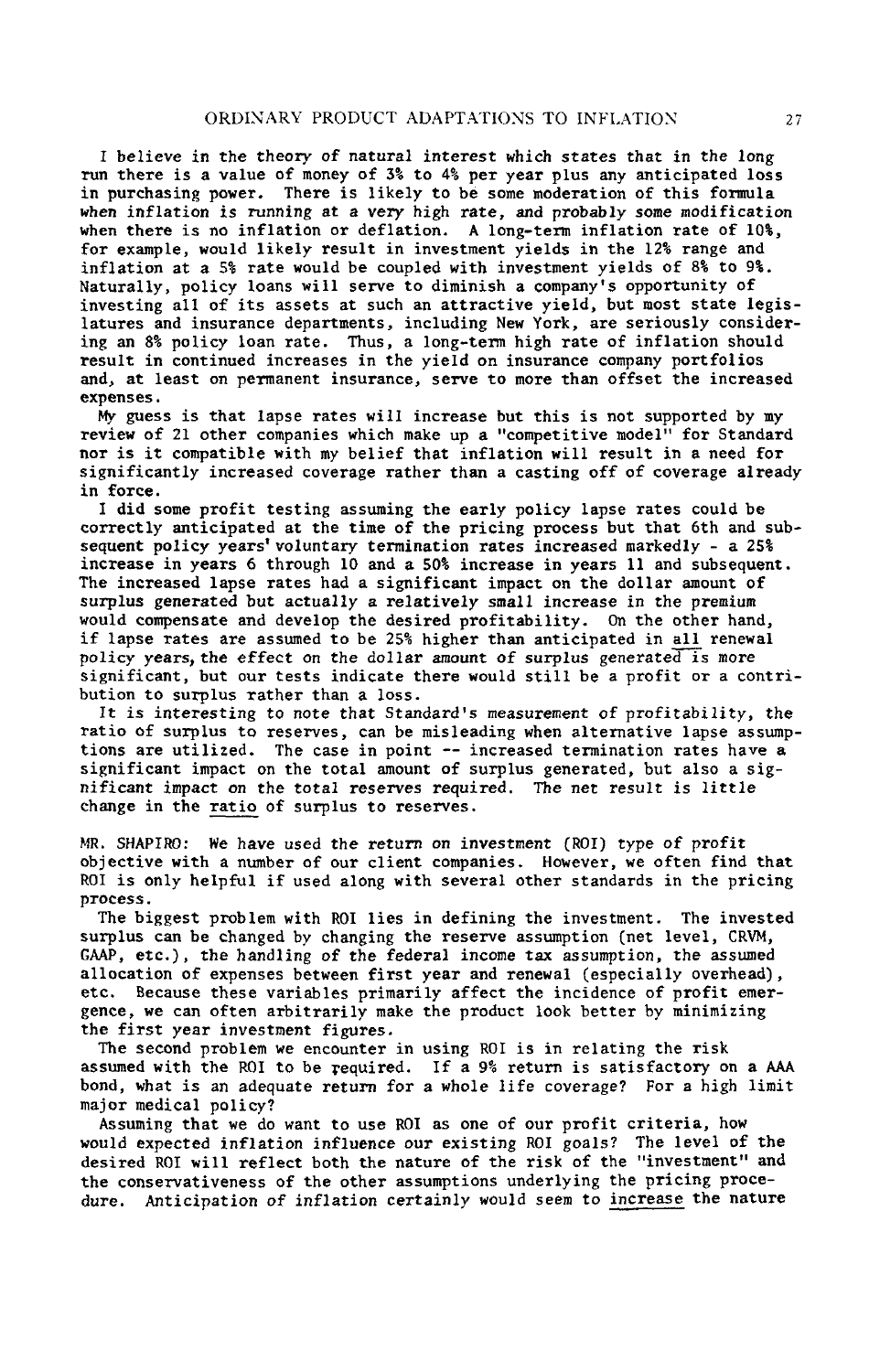of the lif**e** insurance risk*,* **a**s l**o**ng **a**s t**h**e c**o**m**pa**ny **c**ontinu**e**s to t**a**ke this **ris**k **in its covera**g**es.** If t**he** v**ariou**s **a**s**s**umption**s a**s **to** in**vest**m**ent ea**r**ni**ngs, expenses, and persistency are set reasonably considering inflation, then the inc**re**as**e** in the targ**e**t ROI n**e**c**e**ssary t**o** prot**e**ct against the inflati**o**n c**o**nting**e**ncy may not be **l**arge.

In short, **R**01 is o**f**ten **a** h**e**lp**f**ul guid**e** i**n e**v**a**lu**at**ing th**e** pro**f**it**a**bility o**f a** li**f**e **i**nsuran**ce** produ**ct**, but **i**t r**a**r**e**ly **c**an be us**e**d as th**e** sol**e** pro**f**it st**a**nd**a**rd in th**e** pri**c**ing pro**ce**ss. Wh**e**re ROI is us**e**d, and th**e** long-te**r**m risk is **e**xp**ec**ted to be higher bec**a**use o**f** pe**r**sistent in**f**l**a**t**i**on, the level of the ROI go**a**l s**h**ould g**e**n**e**r**a**lly b**e** in**c**re**a**s**e**d.

CHAIRMAN PENROSE: D**a**phne, you indi**cat**ed th**a**t you **t**hough**t t**he sub**t**opi**c**s should hav**e** in**c**luded **a** mo**re s**p**eci**f**ic** refer**e**n**ce t**o **a** qu**e**st**i**on su**c**h as, "Is it d**esira**bl**e** to revis**e** pro**f**it obje**c**tives **a**s **a** result of **t**he infl**a**tionary **e**nv**i**ronmen**t**?" How would you **a**ns**w**er th**a**t ques**t**ion?

MRS**.** BARTLETT: I**t** is **s**om**e**wha**t t**ied i**n to** a pr**evi**ous q**ue**stion on w**het**h**er** or not **c**orporate "re**t**urn on equi**t**y" ob**j**e**ct**ives should be in**c**re**a**sed as **a** r**e**s**u**l**t** of **t**he **c**ur**r**ent inflati**o**na**r**y **e**nviron**m**ent. I**t** is **ce**rtai**n**ly **tr**ue t**ha**t, in terms o**f** re**a**l doll**a**rs, life insur**a**n**c**e **c**omp**a**nies'e**a**rnings have no**t** in**cre**as**e**d **a**s rapidly **a**s might **a**pp**ear** on the sur**fac**e. As **a**n illus**t**r**at**ion of this, I **a**dj**u**st**e**d O**cc**id**e**ntal's o**r**din**a**r**y**, GAAP earnings f**o**r th**e** las**t** sev**e**ral years to "real **e**arnings" b**a**sed on **the** Consumer Pri**c**e Ind**e**x (CPI). Fr**o**m 1970 **t**o 1974\_ **ac**tual earnings in**c**re**a**s**e**d by **4**6.6%. During th**e** inflationary period of 1972 to 1**9**7**4**, the in**c**r**e**ase w**a**s 21.**0**%. Wh**e**n **a**djust**e**d by th**e C**PI to **a** 1**9**70 b**a**se\_, th**e** "**r**eal" in**c**r**e**as**e** from 197**0** t**o** 19**74** was 1**2.4**%. B**etwee**n 1**9**72 **a**nd 1**9**74, **there wa**s **a** "**dec**r**ea**s**e**" Of **.8%**!

An **ex**is**t**i**n**g life i**n**s**uranc**e **co**mp**an**y st**oc**k**ho**l**der** is presum**a**bly **ex**pe**ct**i**n**g **to** r**ece**iv**e** not only his origin**a**lly-**a**n**t**i**c**ip**a**t**e**d **rate** of r**et**urn, bu**t a**lso som**e a**ddi**t**ion**a**l r**et**urn **t**o o**ff**s**et** th**e** loss of pur**c**h**a**sing power of his div**i**d**e**nds**.** A ne**w** inv**e**s**t**o**r**, on **the** o**t**h**er** h**a**nd, is **pre**sum**a**bly s**at**is**f**i**e**d **w**i**t**h **t**h**e c**ur**re**n**t ea**rnings **p**osi**ti**on (or he **w**ouldn**'t** b**e** buying), and is **a**ls**o** m**a**king his st**oc**k pur**c**h**a**s**e w**i**t**h "**def**l**at**ed" doll**a**rs. This very sup**e**r**f**i**c**i**a**l **a**n**a**lysis **w**ould ind**icate, t**h**e**refo**re**, **t**h**at**, on **a**v**era**g**e**, som**e** r**e**fl**ect**ion of infl**at**ion**a**ry **t**r**e**nds sho**u**ld be m**a**d**e** in **c**orp**o**r**ate pr**o**f**i**t** obj**ec**tiv**e**s, b**ut** possib**l**y **at** a **rate** l**owe**r th**a**n **t**h**at** of infl**at**ion i**t**self.

Fr**o**m **a** pr**ac**ti**ca**l p**o**int **o**f v**ie**w, how**ever**, w**i**th **cu**rr**e**n**t** e**co**n**o**m**ic c**ond**it**ions **a**nd gener**a**lly reducing profit m**a**rgins, it s**e**ems **a**s if i**t** will b**e** very diffi**c**ult for su**c**h a **c**ou**r**se of **ac**tio**n t**o b**e** followed.

MR. RALPH H. GOEBEL: Would you **c**ite some example**s** of expense **c**utba**c**ks **n**o**w** being **carr**i**e**d out in th**e** insur**a**n**ce** industry?

MR. SHAPIRO: The gen**e**r**a**l trend in **a**t**te**mpting to **c**ut expenses is tow**a**rd length**e**ning working hours, **a**llo**w**ing lo**we**r s**a**l**a**ry in**c**r**e**ases and **a** r**e**du**c**tion in the hiring r**a**te.

CHAIRMAN PENROSE: One r**ec**ent ex**a**mple would be th**e** Profi**t** Improvemen**t** Progr**a**m **at** P**ac**ifi**c** Mu**t**u**a**l in 1**9**71 when staff w**a**s r**e**du**ce**d **a**t a11 l**e**v**e**ls, vi**ce** presidents thro**u**gh **c**lerks.

MR. WI**L**FRED A. KRAEGEL: I**n** he**r** initi**a**l rem**ar**ks, D**a**phne **Ba**rtlett me**n**t**i**o**n**ed th**a**t b**e**ginning in 1976 th**e** O**cc**iden**ta**l **e**xpe**c**ts to issu**e** poli**c**i**e**s whi**c**h in**c**lude **a** v**ar**i**a**b**le** po**lic**y **l**oan i**n**te**re**st **ra**t**e** wi**t**h 8% m**a**ximum, **w**h**ere** p**e**rmissibl**e**. North**we**stern Mutu**a**l **a**nd **a** numb**e**r of oth**er c**omp**a**ni**e**s also h**a**v**e** b**ee**n moving i**n** th**a**t dir**ec**tion. We h**a**v**e** r**ece**ived **a**pprov**a**l for su**c**h a prov**i**sion in **24** s**tate**s so f**a**r, but gen**e**r**a**lly th**e**se **a**r**e** st**a**t**e**s **w**hi**c**h do not sp**eci**fy a m**a**x**i**mum interest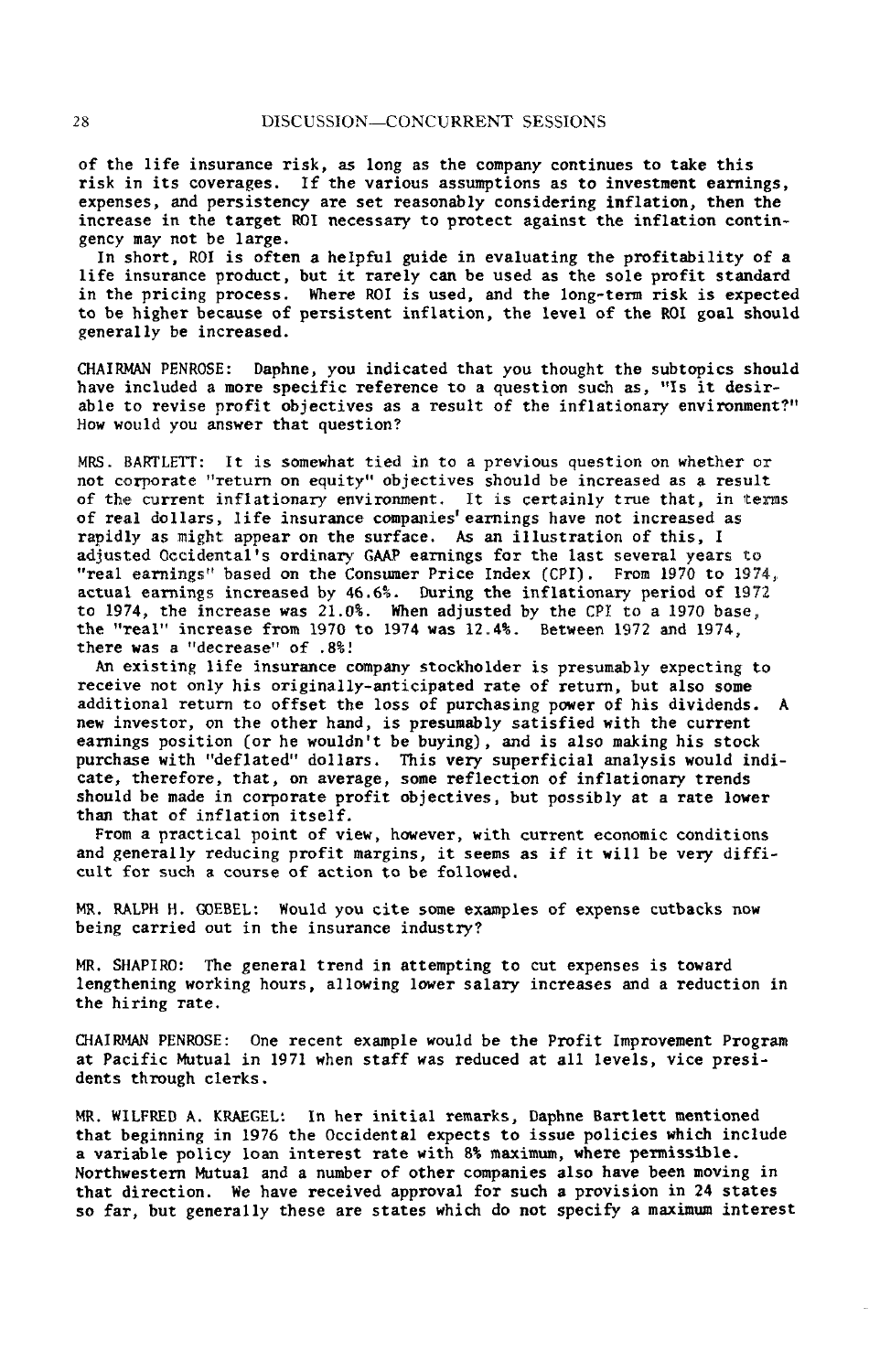**rate** by **statute. I**f w**e** a**re** t**o rece**i**ve ap**p**roval** in th**e rem**aining **states***,* **t**h**e curren**tl*y* sp**ec**ifi**ed** 6\_ m**a**xim*u*\_ (i**n** m*o*s**t o**f **t**h**e**m) *mu*s**t** be i**ncrea***s***e**d a**t** l**ea**st t**o 8**\_**. Our** p**reli**min**ar**y **e**xp**erience** in **a** n**tn**\_b**er o**f h**earin**g**s on t**h**e s**ub**ject** i**nd**i**cates** t**hat sta**t**e leg**is**lator**s **are ver**y **muc**h c**o**n**cer**n**ed about gran**ti**ng th**i**s increase,** if **it ap**p**ear**s **t**h**at the l**i**fe** i**n**s**urance c**omp**a**ny **will benef**i**t** a**t** th**e e**x**pen***s***e of the** i**ndividual** p**ol**i**c**y**o**w**ner.** F**or that rea***s***on it** i**s im**p**ortant to** follow through on what is a logical pricing approach in any event, namely, to **recognize the d**i**fferent pol**i**c**y **lo**a**n interest rate l**e**vel**s i**n the** p**re**mi*u***ms for non-par**ti**ci**p**at**i**ng** p**ol**i**cie**s a**nd in t**h**e div**i**dends** f**or** p**a**rti**c**ip**ating** p**ol**i**c**i**e***s***. U**n**le**ss th**e** l**e**gis**l**a**tors c**an an**t**i**c**ip**at**e **t**ha**t t**hi**s reco**g*n*i**t**i**on** will **t**ak**e** pl**ace,** it m**a**y **be extre**m**el**y dif**f**ic**u**lt **to** p**ers**u**ade them** t**o** p**erm**i**t** th**e h**ig**her** int**e**r**e**s**t rate**.

MR. TIMPE: The Society of Actuaries recently published an 85-page report ent**itled "Ph**i**losop**h**ie**s i**n** t**he Co**m**pu**t**a**ti**on** an**d D**i**ssem**in**at**i**o**n **o**f **D**i**v**i**dend Illus**t**rat**i**o**ns"**. Daphne Ba**rt**le**tt w**as a** m**e**mb**er o**f **t**h**e Soc**i**ety c**ommi**ttee** w**h**i**ch** p**ro**d**u***c***e**d **th**is **rep**o**rt.** It i**s** an **ex**c**e**ll**en**t rep**o**rt and has a sig**n**ifi**c**ant b**ea**r**in**g **o**n th**e** s**ec**ond **q**u**e**s**t**ion on **t**h**e pr**og**r**am.

**I** f**ee**l **t**h**e** fu**ture** inf**lat**io**na**ry imp**ac**t on d**i**v**i**d**e**nd s**ca**l**e**s is mix**e**d, **t**hus **a**llo**w**lng m**e t**o h**e**dg**e** my **an**s**wer**. B**a**s**icall**y**, t**h**ere** s**ee**ms **t**o b**e** no **nee**d **t**o h**e**dg**e** divi**de**nd illus**tra**tions simpl**y beca**us**e** of in**f**l**at**ion**.**

Th**e** dividin**g p**oint on wh**et**h**er** or not to h**e**dg**e f**u**t**u**re** divid**e**nd s**ca**l**e**s wou**l**d **see**m **t**o hin**ge** on **w**h**et**h**er a** divid**e**nd s**ca**l**e** is **re**g**ar**d**e**d as m**e**r**e**ly **a** s**cale** wh**i**ch i**s c**u**r**r**e**ntly in **f**o**rce a**nd which **w**ould b**e c**on**t**inu**e**d only so long as th**ere** is no **cha**ng**e** in **t**h**e** finan**c**i**a**l o**perat**ions of th**e c**omp**an**y, o**r**, **a**l**te**rn**at**i**ve**ly, in s**p**i**te** of **a**ll dis**cla**im**er**s to t**he c**ont**rar**y, is **c**onsid**e**red **a**s som**e** typ**e** o**f** pr**o**j**ec**tion or ill**u**str**at**ion of **f**utu**re re**sul**t**s.

As **a** m**a**t**ter** o**f** pr**ac**ti**c**e, my **c**om**pa**ny h**a**s s**t**riv**e**d to highlight th**e** divid**e**nd **d**is**clai**m**er** and **t**o us**e t**his wi**t**h **a d**i**v**i**de**nd i**ll**ustr**a**t**i**on **d**u**r**ing **t**h**e** first 2**0** pollcy yea**r**s b**a**s**ed** o**n** the **curre**n**t** s**ca**l**e** wit**h**o**u**t h**e**dging or al**tera**tio**n.** How**ever**, **the l**ong**-te**rm **e**ff**ec**ts of assum**e**d high in**ve**stm**e**nt yi**e**lds **a**nd **t**h**e feeli**ng th**at** undu**e p**rom**i**n**e**n**ce** mi**g**h**t** b**e** gi**ve**n **t**o long-**te**rm **re**sults using unp**rece**d**e**n**te**d **fa**vo**ra**bl**e a**ssum**p**tions, h**a**s l**ed** us to mo**re c**ons**er**v**a**tiv**e** proj**ec**tions in**v**o**lvi**ng **t**h**e 2**1s**t** and subs**e**quen**t** poli**cy** y**e**a**rs** - su**c**h as migh**t** b**e** us**e**d **t**o illustr**ate** b**e**n**ef**i**t**s **at age** 65. Fo**r e**x**a**mpl**e**, in no **e**v**e**n**t** will **a**n in**te**r**e**s**t acc**umu**lat**ion r**a**t**e** in **e**x**ce**ss of **S**I b**e** uti**l**iz**ed** b**e**yond th**e 2**0th poli**c**y y**ear**. Thus, **t**h**e** curr**e**n**t** 6\_ **acc**umul**at**ion **ra**t**e** for di**v**id**e**nds is d**ecrea**s**e**d to **5**\_ in illustr**at**ions **af**t**er** the **20**th **p**olicy y**ear**. This s**a**m**e pract**i**ce w**ould ho**l**d **t**ru**e** in i**l**lus**trat-**Ing th**e acc**umul**at**ion of funds und**er a re**ti**re**m**e**nt **a**nn**u**ity w**h**ich is **c**u**rre**ntly b**e**ing **c**r**e**dit**e**d 7-**5**/**4**\_ - **t**h**e** illust**ra**t**e**d **acc**umul**at**ion **rate after t**h**e 2**0th p**ol**i**cy ye**ar canno**t excee**d 5\_**.** Als**o**, i**n t**hi**s case** an illu**st**r**at**ion **b**as**ed on c**u**r**r**e**n**t** int**ere**st **ra**t**e**s must b**e acc**om**pa**ni**e**d by an illus**tra**tion bas**e**d on th**e** gu**aranteed** i**ntere**s**t rate**s**.** Simil**a**rly, w**e** h**a**v**e** i**nt**ro**duce**d m**o**d**er**a**t**i**n**g **fact**o**r**s in the current dividend scale involving the 21st and subsequent durations.

Thus, **t**h**ere** is **a** n**ee**d **t**o h**e**dg**e** divid**e**nd illus**trat**ions and **t**h**e** n**ee**d in**crea**s**e**s as w**e** mo**ve awa**y **fr**om wh**at** might b**e c**ons**i**d**ere**d h**i**s**t**o**rica**l norms fo**r t**h**e** assumptions us**ed.**

MRS**. B**ART**LE**TT**:** Th**e** div**i**d**e**nd s**ca**les for **t**h**e** p**a**rti**c**ip**ati**ng plans o**ffe**r**e**d in our now ratabook w**i**ll g**e**n**era**lly b**e** b**a**s**e**d o**n t**h**e** as**su**mp**t**ions I m**e**n**t**ion**e**d **earl**i**er** f**or** non-**part**i**c**lp**at**in**g** po**l**i**cie**s**. However***,* fo**r pa**rti**c**ip**at**ing **p**o**l**i**c**i**es***,* we **use a level interest rate** t**h**r**oughout all years** i**n** o**ur** as**se**t **share calculat**i**o**ns*,* s**l**i**ghtl**y **l**ow**er** t**h**an **the f**i**rst year no**n**-part**i**c**i**pat**i**ng rate.** Therefore, to the extent the other non-participating assumptions reflect inf**la**t**lon***,* t**he d**i**vide**n**d** s**cales** wi**ll also** i**nclude a '**\_**edge**"**.** Thi**s p**ro**cedure** wi**ll tend** t**o** p**roduce a l**ow**er** ill**u***s*t**r**at**ed dividend** *s***cale for new bus**i**ness than o**ne w**h**i**ch** i**s based o**n **a con**ti**nua**ti**o**n **o**f cu**rren**t **ex**p**er**i**e**n**ce (ra**th**er than those**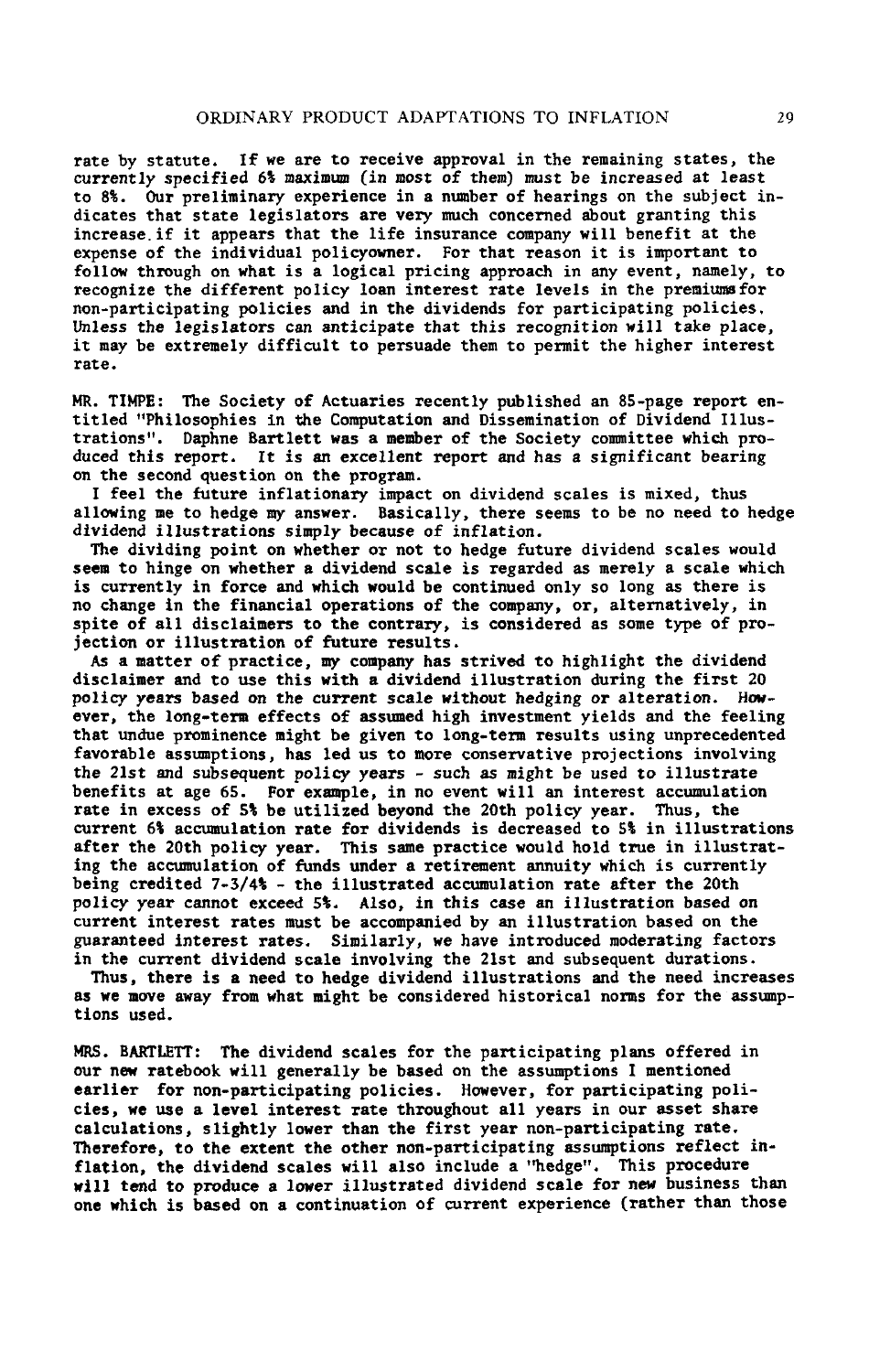of the middl**e** of our rat**e**book er**a**, wh**ich a**r**e m**ore **c**o**n**servativ**e**). It h**i**ghlights on**e** of th**e** m**a**ny rem**a**ining problems **c**on**c**erning th**e e**ntire **c**ost **c**omp**a**rison qu**e**stion, sin**ce**, **a**ll oth**e**r things b**e**ing equ**a**l, su**c**h **a** set of **a**ssumptions will produ**ce** l**e**ss f**a**vor**a**bl**e c**omp**a**r**a**tive results.

CHAIRMAN PENROSE: Ev**e**ry **c**omp**a**ny se**e**s **c**h**a**ng**e**s in the s**a**les of produ**c**ts in its portfolio ov**e**r **a** period of time. Som**e** of thos**e c**h**a**ng**e**s in s**a**l**e**s p**a**tt**e**rns m**a**y r**e**sult from r**e**visions whi**c**h th**e c**ompany has made in prod**uc**ts or pr**ici**ng or p**e**rh**a**ps ev**e**n some **c**h**a**ng**e**s m**a**de in the p**a**tt**e**rn of s**a**l**e**s **c**omp**e**ns**a**t**i**on. Wh**a**t **c**h**a**ng**e**s in s**a**l**e**s p**a**tt**e**rns or produ**c**ts do you s**ee** resulting from **c**ontinu**e**d infl**a**tion?

MRS. BARTLETT: From **a c**orpor**a**te po**i**nt of v**i**ew, **a**n infl**a**t**i**on**a**ry env**i**ronment t**e**nds to en**c**our**a**g**e** the s**a**le of perm**a**n**e**nt plans of insur**a**n**c**e. Th**e**se w**i**ll prove to be gen**e**r**a**ily l**e**ss **ri**sky to th**e c**omp**a**ny **i**f infi**a**tion **c**ontinues un**c**he**c**k**e**d, sin**c**e und**e**r th**e**se **c**ir**c**umst**a**n**ce**s, it **c**an b**e a**nt**ici**p**a**ted th**a**t interest r**a**tes will r**e**m**a**in **a**t **a** high level. Permanent pl**a**ns*,* **t**herefore*,* h**a**ve the potential of e**a**rning ex**ce**ss in**ter**est*,* w**h**i**c**h s**e**rves **t**o **of**fs**et a**ny in**crea**sed **co**sts **r**esuiting fr**o**m infl**a**ti**on**. On **t**he **o**ther hand*,* in s**u**ch \_t environment*,* persisten**c**y **o**f p**e**rm**a**nen**t** plans **w**ill tend to **wo**rs**e**n **a**s **t**he re**a**l d**o**llar v**a**lue of the benefits **i**n the plan de**c**re**a**ses.

It **c**an **c**ert**a**inly be argued that demand for fixed dollar **c***o*verage of any typ**e** will de**c**line in a p**e**riod of s**e**rious i**n**f**l**ati**o**n. Assuming it d**oe**sn't, it **w**ould a**p**p**e**ar that a **c**o**n**s**u**m**e**r would b**e** b**e**st se**r**ved **i**n th**e**se **circ**umst**a**n**ce**s by th**e** pur**c**h**a**s**e** of t**e**rm **i**nsu**ra**n**ce,** sin**c**e only his "**i**nsur**a**n**ce**" doll**ar**s will be d**e**clining in r**ea**l v**a**lu**e**, and not his "i**n**v**e**stm**e**nt" doll**ar**s**.** An **a**ddit**i**on**a**l **a**dvan**ta**ge will **e**xist in **t**h**e** pur**c**h**a**se of non-p**ar**ti**c**ip**a**ting **c**o**ve**r**a**ge, **w**h**e**r**e** sh**e** "inflation **r**isk" **w**ill b**e** born**e** by t**he c**ompany.

Th**e** tim**e** is right for new **a**ppro**ac**h**e**s to po**l**i**c**y d**e**sign. Infl**a**tion **crea**t**e**s **a n**e**e**d fo**r** in**crea**sed fix**e**d-doll**a**r **c**ov**e**rag**e; i**t **a**lso p**r**ovid**e**s **i**n**crea**s**e**d **a**bil**i**ty to p**a**y for this in**crea**s**e**d **c**ov**era**g**e.** Th**e** t**ra**di**t**ion**a**l publi**c a**v**er**sion **t**o in**crea**sing **pre**mium **ra**t**e**s by du**rat**ion migh**t** h**a**v**e** soft**e**n**e**d **a**s **t**he pr**ice**s of **e**verything **e**ls**e** go up **a**nd individu**a**ls' in**c**om**e**s get l**ar**g**e**r. This would indi**ca**t**e** t**ha**t mo**re e**l**a**bo**ra**t**e a**nd mor**e** fl**e**xibI**e** gu**ara**nt**ee**d **i**nsu**r**ab**i**lity options might be d**e**sign**e**d.

Th**ere w**ill b**e a**n in**crea**s**i**ng t**re**nd to**wa**rd p**e**rm**a**n**e**n**t** pl**a**ns **w**ith m**i**n**i**mum **ca**sh v**a**l**ue**s **a**s **a** re**ac**tion to the **fac**t th**a**t t**h**eir "**r**e**a**l" v**a**lue will dimin**i**sh as the **c**os**t** of l**i**ving in**c**r**ea**s**e**s. N**ew a**ppro**ac**hes to "getting **a**round" **t**h**e** non-fo**r**f**e**i**t**ur**e** l**aw**s will p**r**obably be develop**e**d **a**long the lin**e**s of th**e** "sid**e** fund p**l**us t**e**rm insura**nc**e" **a**ppro**ac**h**e**s currently b**e**ing used by s**e**v**e**r**a**l **c**omp**a**n**ie**s.

This is **a c**h**a**llenging time for **c**re**a**tive produ**c**t **ac**tu**a**ries; it i**s a** tim**e** to t**a**k**e a** s**e**riou**s** look **a**t our tr**a**ditional produ**c**ts and to try to **a**d**a**pt them to **a** new **a**nd **e**x**c**iting environment.

MR. TIMP**E**: The finan**c**i**a**l un**c**ert**a**inty g**e**n**e**r**a**t**e**d by infl**a**tion will h**a**ve **a** fa**vora**ble impa**c**t on **t**he d**e**s**ire** fo**r** "se**c**u**ri**ty" **t**ypes of p**ro**du**c**ts. **I**f th**er**e **i**s a long-t*e*rm high rate of **i**nflat**i**on, it is l**i**kely that ther**e** w**i**ll b**e** substant**i**al d**e**mand for employers to provide an in**c**reasing p**r**opo**r**tion of the se**c**u**r**ity needed and ce**r**ta**i**nly the fede**r**al gov**e**rnment will also be subj**e**ct to press**u**r**e** t**o** pro**vi**d**e** sec**u**rity pro**d**u**ct**s**.**

Ho**we**ver, th**e**re would b**e** substanti**a**lly in**c**r**e**as**e**d d**e**m**a**nd for indiv**i**du**a**lly issu**e**d produ**c**ts. Ther**e w**£11 b**e a**n **a**tt**e**mpt by the **i**nsuran**ce** industry to **e**du**ca**te th**e** insuring publi**c** to spend **a** st**a**t**e**d port**i**on of their **i**n**c**ome for insur**a**n**ce** prot**ec**tion, **w**ith th**e** id**ea** th**a**t th**e** doll**a**r **a**mount **w**ill in**c**re**a**s**e** in proportion to th**e** sal**a**ry in**c**re**a**ses r**e**l**a**t**e**d to infl**a**tion. Th**e e**mph**a**sis **w**ill b**e** on prot**ec**tion, with lo**w**-pr**e**mium **w**hol**e** l**i**f**e** typ**e** produ**c**ts **a**nd term insurma**c**e **c**ontinuing to in**c**re**a**se in popul**a**rity, prob**a**bly **w**ith term insur**a**n**ce**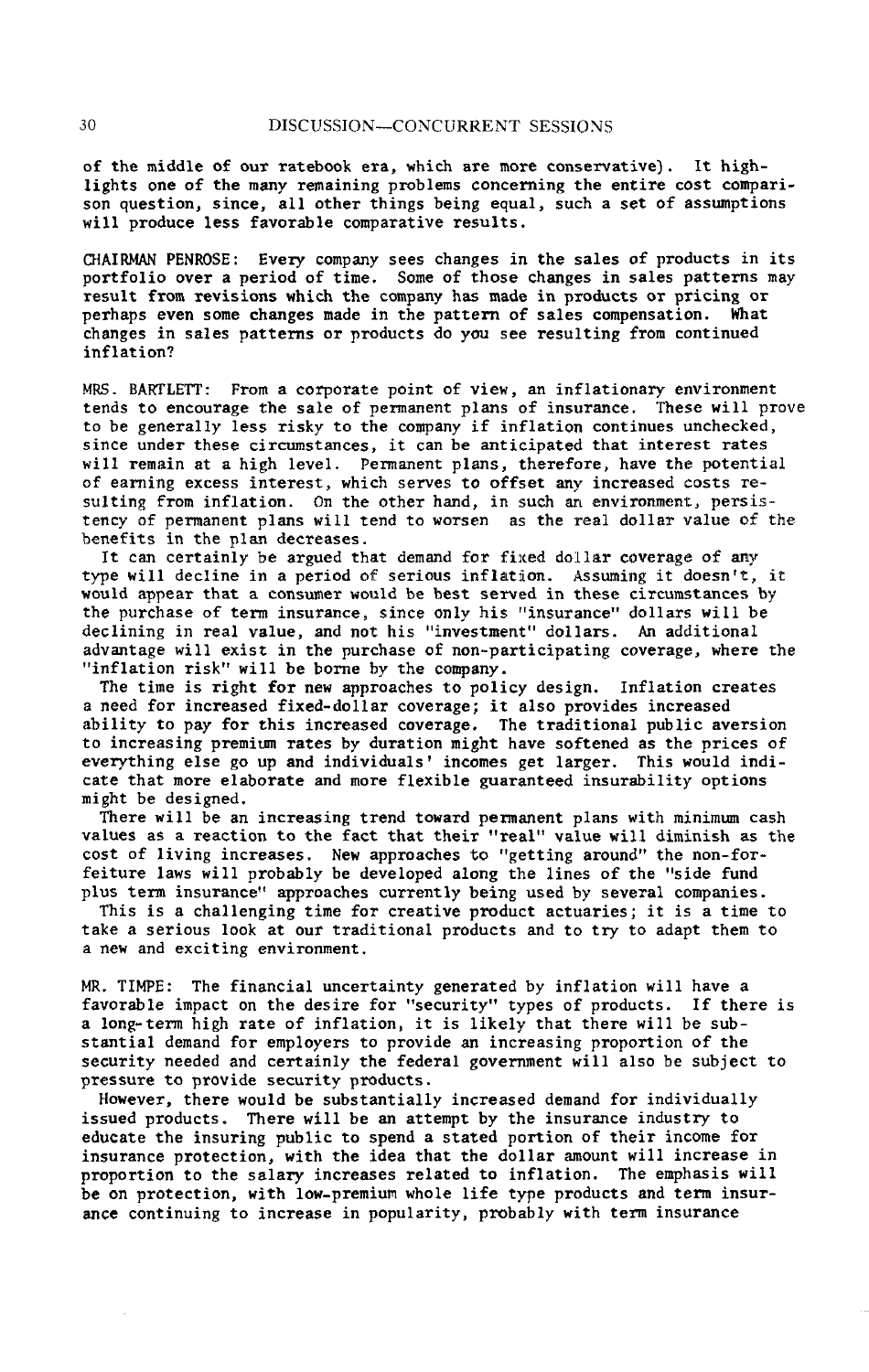**l**e**a**d**i**ng the **w**ay**.** H**o**w*e*v**e**r*,* **l**on**g-**t*e***r**m in**fl**at**i**on shoul**d** result **in** an escala**t**ion **o**f **t**h**e nee**d **for** p**e**rm**a**ne**nt** in**sur**a**n**ce **to** p**rov**i**d**e **estate** l**iqu**idi**t**y b**ecause t**h**e** g*e*n*e*ral l*e*v*e*l *o*f *es*tat*e*s *s*h*o*uld climb and it is n*o*t **l**ik*e***l***y* that th**e** tax b**ur**dens **w**ou**l**d b**e eas**ed **i**n **re**cog**n**it**i**on of **a** g**enera**l i**n**c**rease i**n **the level of es**t**a**t**es.**

**T**h**e** lif**e c**y**c**l**e conce**p**t m**ight **be**c**ome** m**ore rea**listi*c* **because o**f **a** m**o**r**e** f**irm re***c***o**g**n**iti**on o**f i**ncreas**i**ng need** f**or** i**nsurance** p**rotec**ti**on as** i**nco**m**es** i**ncrease.** A**ls**o**,** th**ere** pr**ob**a**b**ly **s**h**o**uld b**e** p**re**ss**u**re t**o** av**oi**d the i**s**su**a**n**ce of** m**ul**tip**le** p**olicie**s and **the r**e**sul**t**i**ng h**i**gh c**o**st a**ssoc**iated w**i**th adm**i**n**i**st**e**r**in***g* **sever**a**l** poli**c**ies. P**e**rhaps a poli**c**yown**e**r a**cc**ount with **a** r**e**lat**i**vely h**i**gh fixed **cha**r**g**e **o**f **\$**25 **o**r **\$**50 wou**l**d be used rather than having I0 **o**r m**o**re individual and unr**el**ated po**l**i**cies** in f**o**rce.

Th**e r**ep**e**at sal**e w**ill b**e** i**ncr**e**a**sing**l**y imp**o**rtant an**d** c**o**mp**a**ni**e**s will b**e re**wa**r**de**d i**f **the**y **cre**ate a**n** app**ro**pr**i**ate a**tti**tude t**ow**a**r**ds a **re**p**e**at **s**al**e** and incr**e**a**se**d prot**e**cti**o**n, a**n**d ma**r**k**e**t p**r**oduct**s** which **e**ncou**r**ag**e** futur**e** purc**h**as**e**s t**o** b**e** ma**de fro**m **t**he sam**e co**mpa**n**y**.**

I**'**m cu**r**i**o**us t**o** s**ee** i**f others** sp**e**a**k** i**n fa**v**or of in**d**e**x-**linked pro**d**uc**ts**. I** tend to have the feeling the initial premium rates are discouragingly high, **with one exce**p**tion. A** p**roduct which** p**rov**id**e**s a m**onthl**y i**ncom**e **unti**l t**he end** of **a** t**e**rm p**erio**d*,* s**a**y **\$1**0 p**e**r **mo**nt**h t**o run f**rom the** d**a**t**e of** d**ea**t**h** u**n**til 20 y**ea**rs **a**fter **t**h**e** o**r**igi**nal da**t**e of issue***,* **can** b**e** ind**ex relate**d **because of** t**he** d**e**c**r**eas**i**ng n**a**t**ur**e of th**e** b**ene**fi**t w**ith**o**ut an **u**n**du**e inc**re**as**e i**n th**e** p**re**m**i**um rat**es.**

MR. SHAPIRO: One pattern that has already developed to some extent is the shi**f**t to **te**rm i**n**s**ur**an**ce co**v**era**g**es. Te**rm *p***r**i**ces an**d t**er**m **agenc**y **co**m*p***ensat**i**on have beco**m**e** m**uch** m**ore co**mp**et**i**t**i**ve o**v**er** t**he** past s**everal** y**ears.**

Si**nce 19**6**9***,* **a cons**id**e**r**able** am**oun**t **o**f **research h**as g**one** i**nto varia**b**le life insurance (***V***LI**)**. I**n t**he** typi**c**a**l** f**or**ms **o**f **var**ia**ble** lif**e***,* t**he** sa**vings e**l**e**m**ent o**f t**he** c**overage i**s in**vested** i**n eq**uiti**e**s*,* **with mo**s**t o**f **the inve**stm**ent r**is**k be**i**ng** as**s**um**ed b**y th**e pol**icy**holder.** St**o**c**k** m**arket e**x**per**i**en**c**e of** th**e** *p***ast five** y**ears has** s**er**i**ousl**y **i**mp**aired** t**he** c**r**e**dibilit**y o**f the arg**um**ent** that **VLI** wit**h** co\_**on** s**toc**k **inv**e**st**m**e**n**t**s w**ill help** t**he** p**o**l**ic**y**holder better k**e**e**p **u**p **with increases** in **the co***s***t of liv**i**ng.**

Th**e** li**fe** ins**ura**n**c**e **c**ompany **i**s **u**n**i**q**ue i**n its **ri**sk-t**aki**ng **ca**p**a**bi**li**ti**e**s**.** W**e** would expect to see many of the future new products designed with the inflation risk assumed by the insurance company and not the policyholder. For **i**cion risk assumed by the insurance company and not the policyholder. **e**x**a**mpl**e**, th**e**r**e are** s**e**v**era**l l**e**v**el p**r**e**mium **i**nd**e**x-link**e**d **p**oli**cie**s **c**u**rre**nt**l**y sold in th**e U**.S. On**e** is **a w**hol**e l**i**fe c**on**tr**a**ct w**ith **face am**ounts **ref**l**ec**ting **c**hang**e**s **i**n th**e** Consum**er** P**r**i**ce I**nd**e**x (CP**I**)**.** Anoth**er i**nvolv**e**s **a 2**0 y**ear** fami**l**y **i**n**c**om**e c**ov**era**g**e** wh**ere** th**e** month**l**y b**e**n**ef**i**t** bo**t**h b**ef**o**re a**nd **afte**r d**e**a**t**h **are** ind**e**x**e**d by t**he** CPI**.**

**Guar**a**nteed In**s**ura**b**ilit**y opt**i**ons **c**a**n a**lso b**e utilized in pr**o**vidin**g **flexibilit**y **and** t**he** pote**n**t**ial** fo**r increasing d**e**ath b**e**n**e**fi**ts as **purch**as**ing p**o**w**e**r** erodes because of inflation. For example, the policyholder could be guaran**teed** a**n**n**ua**l**l**y t**he right** to p**urch**as**e** o**ne** y**ear** t**e**rm **insura**n**ce f**o**r** t**he** i**ncre**as**e** in **t**h**e** CPI**.**

A n**u**mb**e**r o**f** oth**er** sp**ec**i**fic** p**r**odu**ct**s th**a**t m**a**y **a**pp**ear** in **re**spons**e t**o an **e**xp**ecte**d **i**n**f**l**a**tion**a**ry **ec**onomy **ha**v**e** b**ee**n d**e**s**cr**ib**e**d. On**e pac**k**a**g**e that we** m**a**y s**ee** more and more is a "savings + term" combination. For example, a number of **c**omp**anie**s w**h**o **are** o**f**f**er**ing **fl**exib**le** p**re**m**i**um annu**i**t**ie**s **in their I**n**divi**d**ua**l Ret**ire**m**e**nt Annu**i**ty (I**R**A**)** m**ar**k**e**ting pro**gra**ms p**la**n to sell **a** t**e**rm **c**ov**era**g**e a**t **t**he **ti**m**e** of **t**h**e** annu**i**ty s**ale** (but outs**i**d**e** o**f t**h**e** IRA**).** This pro**ce**du**re w**ould k**ee**p th**e IR**A d**e**du**c**t**i**ons **a**t **a** max**i**mum **a**nd p**r**ov**i**d**e** lo**w c**ost **i**nsu**r**an**c**e **c**ov**era**g**e** s**im**ult**a**n**eo**usly**.**